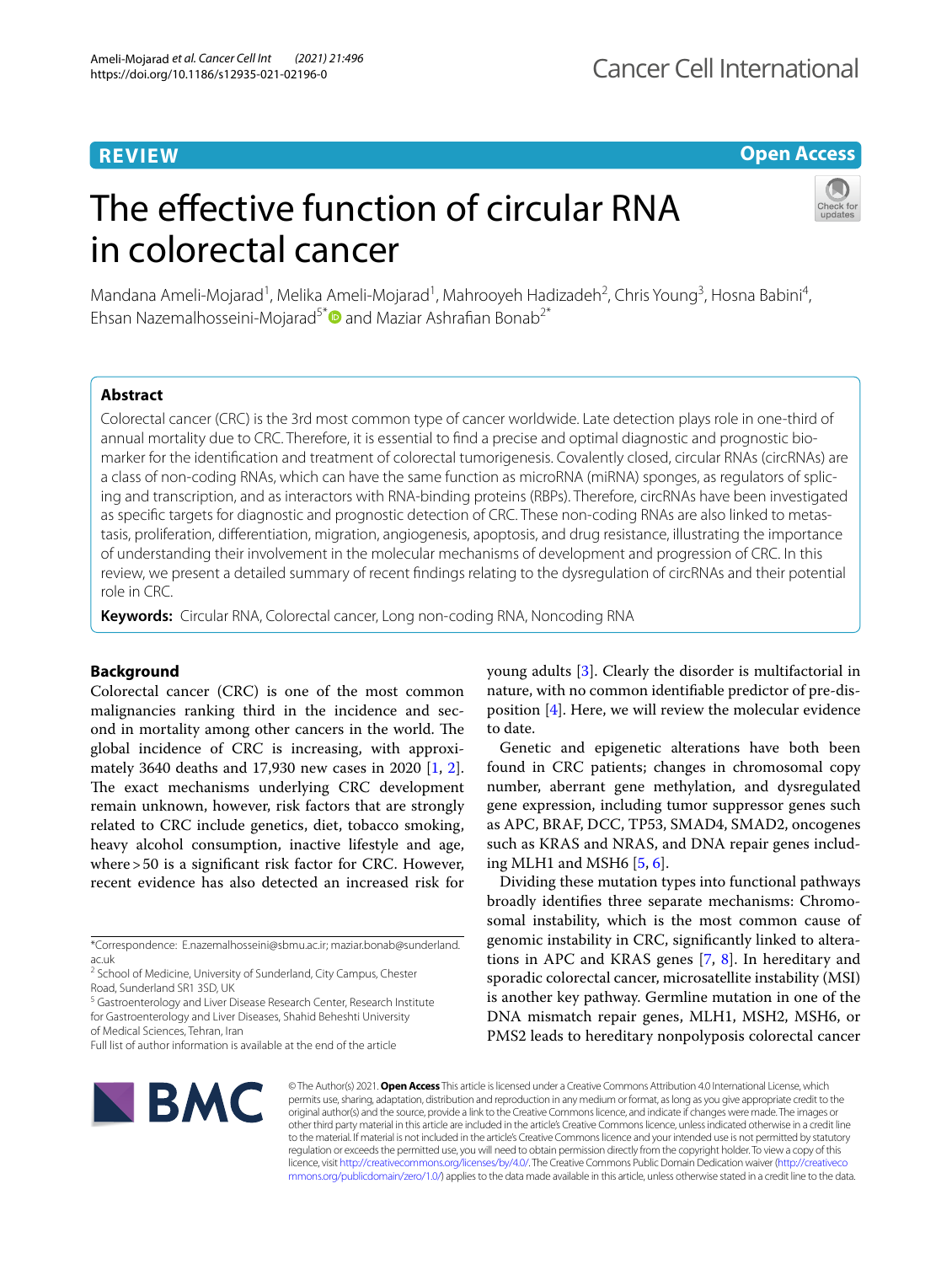(HNPCC), while MSI in sporadic colorectal cancer is predominantly due to hypermethylation of the MLH1 promoter and sometimes sporadic mutations [[9\]](#page-11-8). Defects in the mismatch repair mechanisms can also lead to MSI status [\[10](#page-11-9)]. A third pathway is via epigenetic alteration. CpG island methylator phenotype (CIMP) diferences can result in changes in gene expression or function without changing the DNA sequence of that particular gene [\[11\]](#page-11-10). Taken together; these three pathways indicate the genetic heterogeneity of CRC.

CRCs are classifed into 4 subtypes: CMS1-CMS4 with diferent clinical and biological characterizations [\[12](#page-11-11)]. Despite recent advances in our knowledge of signaling pathways involved in CRC, chemo- and radiotherapy resistance remains the most signifcant hurdle in CRC treatment. Therefore, a novel methodology for improved early diagnosis is essential. Non-coding RNAs (ncRNAs) play important roles in the regulation of chemo-and radio resistance of CRC  $[13]$  $[13]$ . Thus, ncRNAs could serve as targets for the development of new therapeutic strategies for drug and radiation resistance in CRC [[14,](#page-12-1) [15](#page-12-2)]. circRNAs are a signifcant facet in ncRNAs biology, thus understanding of the role of circRNAs in CRC progression is pivotal to identifying new diagnostic, prognostic and predictive biomarkers for CRC [[16\]](#page-12-3). In this review, we summarize the potential clinical implications of human circRNAs in CRC, for use as predictive biomarkers and/or therapeutic targets.

## **The non‑coding RNAs**

The majority of the human genome  $({\sim}90\%)$  is transcribed as ncRNAs, which contain multiple classes of RNAs with various lengths [\[17](#page-12-4)]. Many studies have identifed functional roles for ncRNAs, in various physiological and pathological processes, such as diabetes, cardiovascular disease, and cancer [\[18](#page-12-5)[–20\]](#page-12-6). Classes of short ncRNAs include microRNAs (miRNAs), small interfering RNAs (siRNAs) and short piwi-interacting RNAs (piRNAs), meanwhile, linear lncRNAs (long non-coding RNAs) and circular RNAs are both classed as long noncoding RNAs [[21\]](#page-12-7). circRNAs, however, are a new class of long ncRNAs, processing largely from exotic or intronic sequences, and are remarkably unique in structure and chemical characteristics compared with linear RNAs. circRNA biogenesis is based on the back‐splicing process, and closed 5-3ʹ ends negate degradation by RNA exonuclease or RNase R [\[22](#page-12-8)]. Classifcation of circRNAs is largely based on sequence origin, where subgroups include the circular intronic RNAs (ciRNAs), the exonic circRNAs (EcircRNAs), and exon–intron circRNAs (EIciRNAs) [[23\]](#page-12-9). EcircRNAs, which predominantly exist in the cytoplasm, comprise the majority of all circRNAs. EcircRNAs can be formed by three diferent mechanisms, including lariat-driven circularization, RNA-binding protein (RBP) driven circularization, and back splicing. EIciRNAs however, are formed only by back splicing of ciRNAs, which depends on a 7-nt GU-rich element and an 11-nt C-rich element, important in escaping debranching and exonucleolytic degradation [\[23](#page-12-9), [24](#page-12-10)]. circRNAs have relatively stable structure and show tissue-specifc expression, also displaying developmental stage regulation, with evolutionary conservation among species [[25\]](#page-12-11).

## **Functions of circRNAs**

circRNAs have regulatory roles in gene expression by sponging miRNAs, competing with other RNAs for binding to miRNAs and RNA binding proteins (RBPs) to modulate the local concentration of RBPs and RNAs as part of the competing endogenous RNA (ceRNA) network [\[26](#page-12-12)]. circRNAcircRNACDR1as (ciRS-7), for example, which has more than 70 conserved binding sites for miR-7, and is highly expressed in human and mouse brains [\[27](#page-12-13), [28](#page-12-14)]. SRY, which encodes both linear and circular RNAs, is involved in sex determination in testis development. circRNA SRY can control metastasis and invasion of tumor cells via sponging miR-138 [\[29](#page-12-15), [30](#page-12-16)]. Another circRNA, known as CircITCH, plays similar roles as a miRNA sponge, via miR-7, miR-17, and miR214, to inhibit proliferation through the Wnt/β-catenin signaling pathway [[31\]](#page-12-17), which is illustrated in Fig. [1](#page-2-0)A.

Although circRNAs are considered to be non-coding RNAs due to lack of 5'-cap structure and 3'-polyadenylation tail, circRNAs have been shown to generate protein products in a cap-independent manner [\[32](#page-12-18)]. Interestingly, many circRNAs are sometimes translated, indeed using high-content genomic screening, Legnini et al. found Circ-ZNF609 can translate into a protein in a splicing-dependent and cap-independent manner [\[33](#page-12-19)]. Yang Y et al. discovered CircFBXW7, produced from the FBXW7 gene, encoding a novel 21-kDa protein FBXW7- 185aa, which reduced the half-life of c-Myc by antagonizing USP28-induced c-Myc stabilization [[34\]](#page-12-20).

The overall activities of circRNAs are intricately intertwined with RNA binding proteins, modulating the stability of mRNAs, regulating gene transcription, and translating proteins [\[35](#page-12-21)] and are involved in the regulation of cell proliferation, pluripotency and early lineage diferentiation, epithelial-mesenchymal transition (EMT), cancer progression and chemoradiotherapy resistance, as shown in Fig. [2.](#page-2-1)

#### **Upregulation of circRNAs in CRC**

Among all the validated aberrantly expressed circRNAs in colorectal cancer, upregulation of circRNAs more often associates with oncogenesis. Xia et al. found abnormally expressed circRNAs through CircRNA high-throughput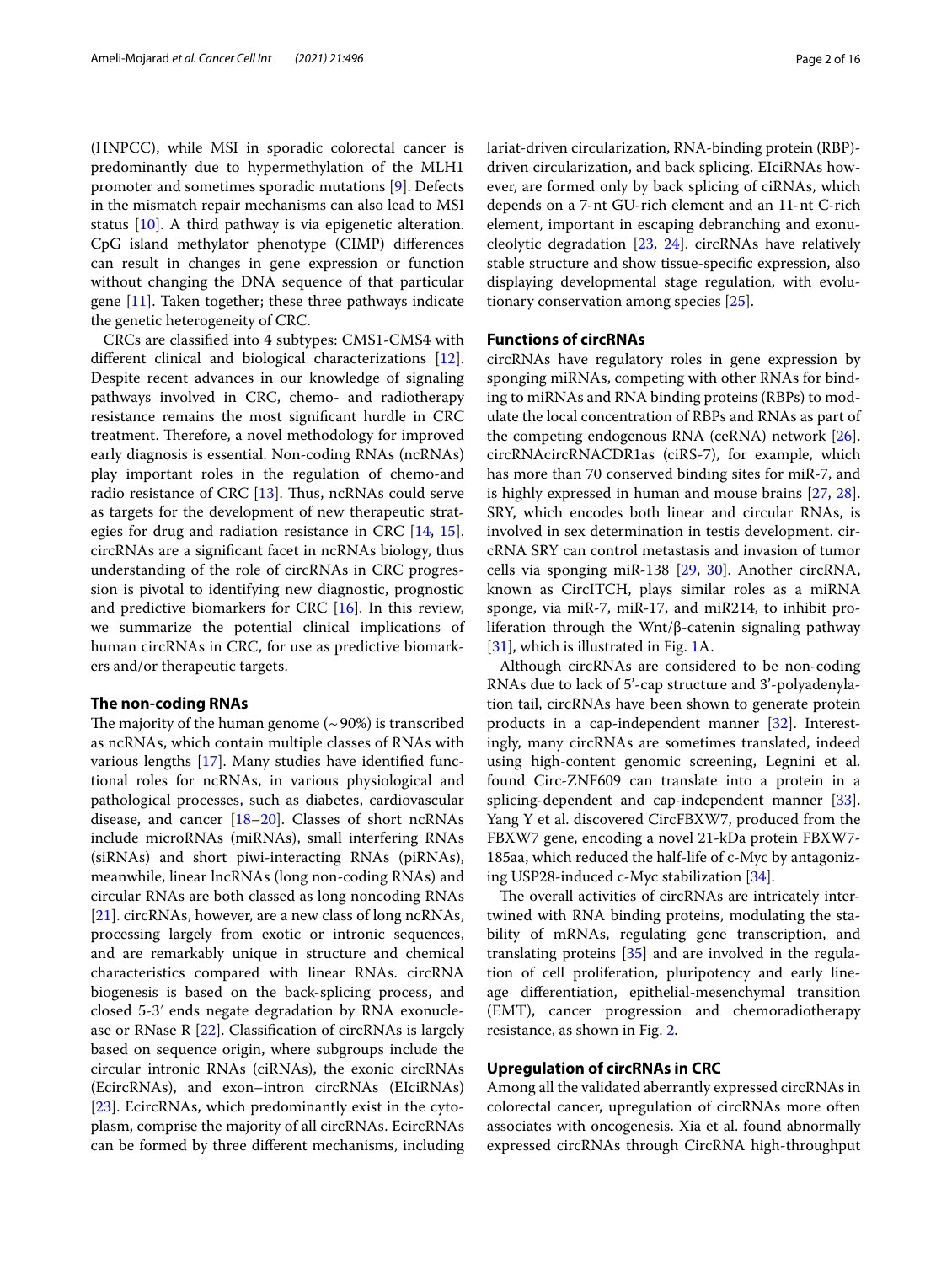

<span id="page-2-0"></span>Wnt/ β-catenin pathway signaling



<span id="page-2-1"></span>sequencing, identifying Circ-0053277 as having the ability to sponge miR‐2467‐3p, and as being signifcantly upregulated in CRC tissues, where it facilitated CRC cell migration, proliferation, and epithelial‐mesenchymal transition [\[36](#page-12-22)]. Similarly, Li et al. identifed CircVAPA as being upregulated in tissues and plasma, serving as a sponge for miR-101. Furthermore, they showed that the expression level of miR-125a was decreased in CRC cells, and CircVAPA knockdown repressed CRC cells cycle progression, invasion, and migration [\[37](#page-12-23)]. Knockdown of CircVAPA can also suppress CRC cell cycle progression, invasion, and migration by sponging miR-125a [\[38](#page-12-24)].

Yahang et al. found that Hsa\_Circ\_0026416 which was upregulated in CRC tissues and plasma, and has

a key role in promoting the progression of CRC both in vitro and in vivo, may function as a ceRNA to sponge miR-346 [[39\]](#page-12-25).

Knockdown of another upregulated circRNA, CircACAP2 (hsa\_circ\_0007331), which was reported to be significantly upregulated in CRC tissues and colon cancer cells lines, suppressed proliferation and invasion by downregulating T lymphoma invasion and metastasis protein 1 (Tiam1) expression, through upregulated miR-21-5p expression ([40](#page-12-26)). Another highly overexpressed circRNA in CRC is Hsa\_ circ\_0136666, derived from the PRKDC gene, which can regulate proliferation and migration of CRC cells by sponging miR-136  $[41]$  $[41]$  $[41]$ .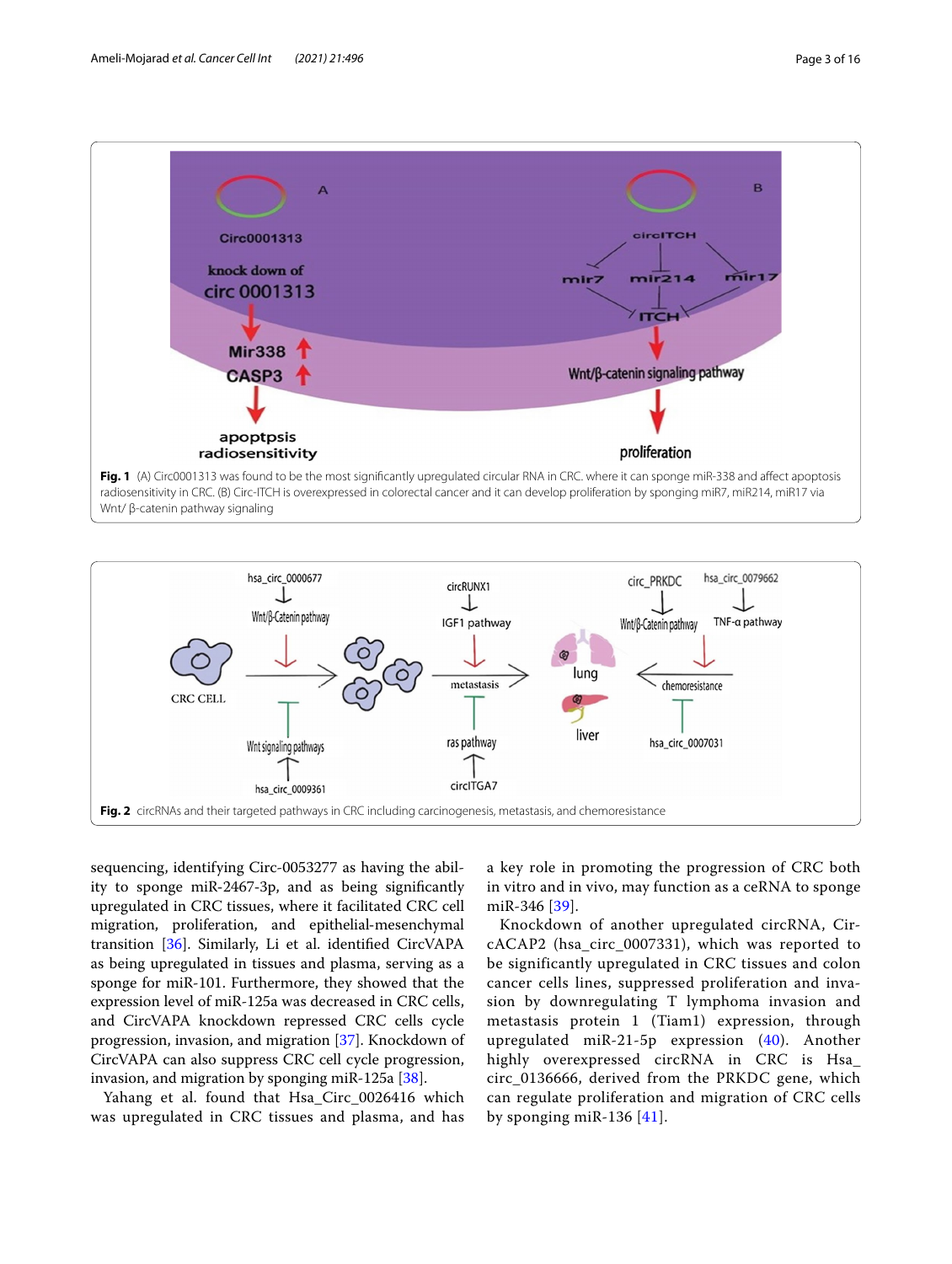### **Downregulated circRNAs in CRC**

As well as being overexpressed, other circRNAs are downregulated in CRC. Wang X et al. showed hsa\_ Circ\_001988 was signifcantly downregulated in 31 matched colorectal cancer tissue samples, proposing this circRNA as a novel diagnosis potential biomarker in the CRC  $[42]$  $[42]$ . Geng Y reported hsa Circ 0009361 to be signifcantly downregulated in both CRC tissues and derived cells. circRNA promoting the proliferation, epithelial-mesenchymal transition, migration, and invasion of CRC cells by sponging of miR-582. Conversely, overexpression of hsa\_Circ\_0009361 caused upregulation in the expression of adenomatous polyposis coli 2 (APC2) and blocked the activity of the Wnt/ $\beta$ -catenin pathway [\[43](#page-12-29)]. Circ-ITGA7, which sponges' miR-370-3p to increase ITGA7 transcription–, through inhibition of RREB1 via oncogenic Ras has been shown to be down-regulated in CRC tissue samples [[44\]](#page-12-30). Indeed, Circ-ITGA7 has also been shown to directly act as a tumor suppressor in CRC, with clinical features including cancer diferentiation, lymph node metastasis, distant metastasis, and alterations in the TNM stage [[45\]](#page-12-31). circRNA Circ-FBXW7 silencing was previously reported to enhance the proliferation, cell migration, and invasion of CRC cells in culture. In contrast, overexpression of Circ-FBXW7 signifcantly suppressed CRC cell proliferation, migration, and invasion. Similarly, Circ-FBXW7 silencing was also shown to stimulate tumor growth in SW480 and SW620 tumor models, whereas Circ-FBXW7 overexpression repressed tumor progression in the same system. This suggests that Circ-FBXW7 could serve as a target biomarker of CRC. Potential mechanisms have been proposed, including upregulated mRNA and protein expressions of NEK2 and mTOR, and diminished the PTEN expression [\(46\)](#page-12-32). circR-NACirc\_021977 is another circRNA found to be downregulated in CRC. Circ\_021977 was shown to sponge miR-10b-5p, with a regulatory axis inhibiting proliferation, migration, and invasion in CRC via p21 and p53 [[47\]](#page-12-33). Dysregulated circRNA expression in CRC is summarized in Table [1](#page-4-0).

## **circRNAs in predicting response to chemoradiotherapy**

Targeted therapy, chemotherapy, and multiagent regimens, for example, FOLFIRI (5-FU and irinotecan) and FOLFOX (5-FU oxaliplatin) can be applied as the standard treatment of CRC. However, chemotherapy has its limitations, including toxicity, low response rates, unpredictable innate and acquired resistance mechanisms, and low tumor-specifc selectivity [[137](#page-14-0)]. Recent studies have shown that diferent ncRNAs such as circRNAs, may play important roles in the regulation of chemoresistance and afect the sensitivity of tumors to chemotherapy and radiotherapy through modifcation of various signaling pathways, including cell cycle, proliferation, apoptosis, and DNA damage repair  $[84, 112]$  $[84, 112]$  $[84, 112]$  $[84, 112]$  $[84, 112]$ . hsa\_circRNA\_0001313 is one of the upregulated circRNAs in radio-resistant CRC tissues. Inhibition of hsa\_circRNA\_0001313 induces radio-sensitivity, reduced cell viability, and increases caspase-3 activity and colony formation by negatively modifying miR-338-3p in CRC cells, which has shown in Fig. [1B](#page-2-0) [[124](#page-14-2)]. Another recent study reported that CircDDX17 was down-regulated in CRC, and its overexpression induced inhibition of 5-Fu resistance, blocked tumor growth, and CRC progression via sponging miR-31-5p [[131](#page-14-3)]. Interestingly, Circ-32883 was upregulated in CRC tissues and its overexpression was positively associated with chemoresistance through its potential action as a sponge for miR-501-5p. This miRNA binds to EML5 mRNA, inhibiting its expression. Thus, promoting resistance to FOLFOX therapy [[112](#page-14-1)]. Other circRNAs related to chemotherapy resistance are summarized in Table [2.](#page-9-0)

## **circRNAs as biomarkers for colorectal cancer**

Through improvements in high-throughput sequencing, circRNA microarray, and chip analysis we now know circRNAs are diferentially expressed in CRC, and certain circRNAs are involved in various biological processes such as proliferation, migration, invasion, and apoptosis. Due to the unique structure of circR-NAs, which confers resistance to RNase and longer half-lives, they can therefore be potential candidates for diagnostic biomarkers. However, the underlying biological function of circRNAs requires further investigation [[138](#page-15-0), [139](#page-15-1)].

Several circRNAs have been proposed as useful therapeutic targets for CRC. For instance, hsa\_circ\_022382 which is derived from the human FADS2 gene is overexpressed in 200 CRC tissues, where CircFADS2 overexpression was positively associated with clinicopathological features. CircFADS2 expression may therefore be a promising biomarker for prognostic investigation in CRC patients [[95](#page-13-1)]. In another study, hsa\_circ\_0026344 was shown to be signifcantly downregulated in 32 CRC patients compared to paired adjacent non-tumorous tissues. The expression of hsa\_ circ\_0026344 was correlated with tumor size and lymph metastasis. Functionally, circRNA-0026344 overexpression signifcantly suppressed CRC cell proliferation and colony formation as well as promoted apoptosis by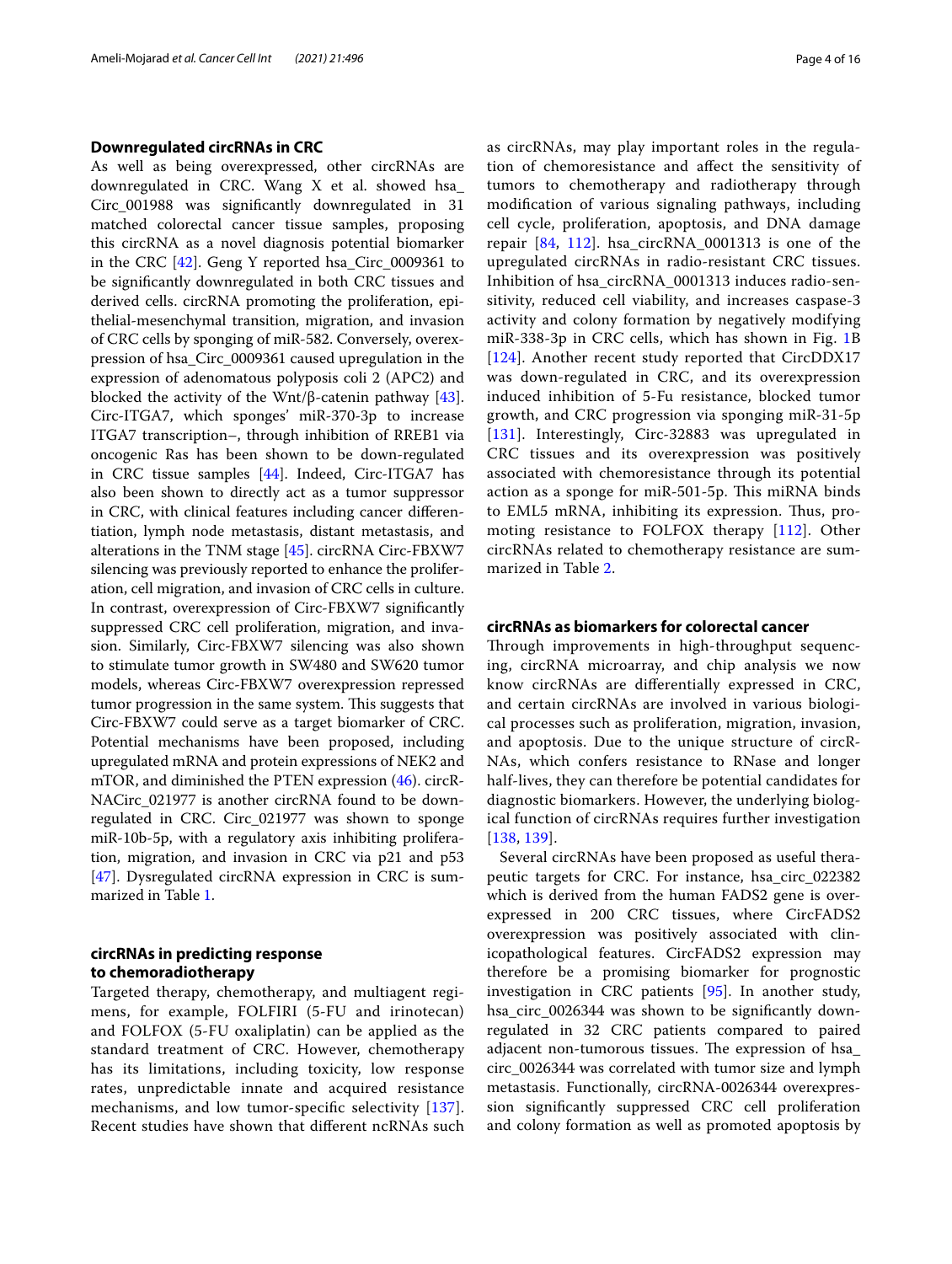#### **CircRNA GENE Related miRNA Expression Targeted molecules/ pathways Function References (DOI)** circ\_0007142 miR-455-5p Up SGK1 Regulates cell proliferation, apoptosis, migration, and invasion [[48](#page-12-34)] 2021 hsa\_circ\_102049 miR-761, miR-192-3p Up FRAS1 Promoting liver metastasis [[49](#page-12-35)] 2021 LONP2 Mir-17 Up DGCR8 Prognostic predictor for anti-metastasis target [[50](#page-12-36)] 2020 CircPTK2 (hsa\_ circ\_0005273) Up binding to vimentin protein Metastasis and may serve as a potential therapeutic target for CRC metastasis, Promote EMT [[51](#page-12-37)] 2020 circPACRGL miR142-39 506-3p Up TGF-β1 Promoted CRC cell proliferation, migration, and invasion, as well as diferentiation [[52](#page-12-38)] 2020 hsa\_circ\_0053277 miR-2467-3p Up MMP14 Facilitated the development of CRC accelerated cell proliferation [[37](#page-12-23)] 2020 Hsa\_circ\_001680 miR-340 Up BMI1 Enhance the proliferation and migration capacity of CRC cells [[53](#page-12-39)] 2020 circSAMRCC1 miR-140-3p Up MMP-2, MMP-9, VEGF Cell viability, migration, and invasion [[54](#page-12-40)] 2020 CircHIPK3 miR-1207-5p Up FMNL2 Promote Cell Progression, migration, and invasion in CRC [[55](#page-12-41)] 2020 circ-HIPK3 Mir-7 Up FAK/IGF1R/EGFR/YY1 Promotes CRC growth and metastasis Prognostic [[56](#page-13-2)] 2020 circHUWE1 miR-486 Up Dramates Cell Proliferation, Migration, and Invasion [[57](#page-13-3)] 2020 circVAPA miR-101 Up CREB5 Promotes CRC cell proliferation, migration, invasion, and inhibit apoptosis [[38](#page-12-24)] 2020 CircAPLP2 miR-101-3p Up Notch Signaling Notch1 Promotes proliferation and metastasis [[58](#page-13-4)] 2020 circ-FARSA miR-330-5p Up LASP1 Proliferation, migration, and invasion of CRC cells in vitro [[59](#page-13-5)] 2020 CircAGFG1 miR-4262 and miR-185-5p Up WNT/β-catenin CTNNB1 Promote metastases [[60](#page-13-6)] 2020 circ5615 miR-149-5p Up WNT/β-catenin path‑ way Exerted oncogenic function [[61](#page-13-7)] 2020 circular RNA 001,971 miR-29c-3p Up VEGFA CRC cell proliferation, Invasion and angio‑ genesis [[62](#page-13-8)] 2020 CircPRMT5 miR-377 Up E2f3 Cell proliferation and migration [[63](#page-13-9)] 2020 CircularRNA NOX4 microRNA-485-5p Up CKS1B Promotes the development of colorectal cancer [[64](#page-13-10)] 2020 circRAE1 miR-338-3p Up TYRO3 Promotes colorectal cancer cell migration and invasion [[65](#page-13-11)] 2020

## <span id="page-4-0"></span>**Table 1** The characteristics of dysregulated circRNAs in CRC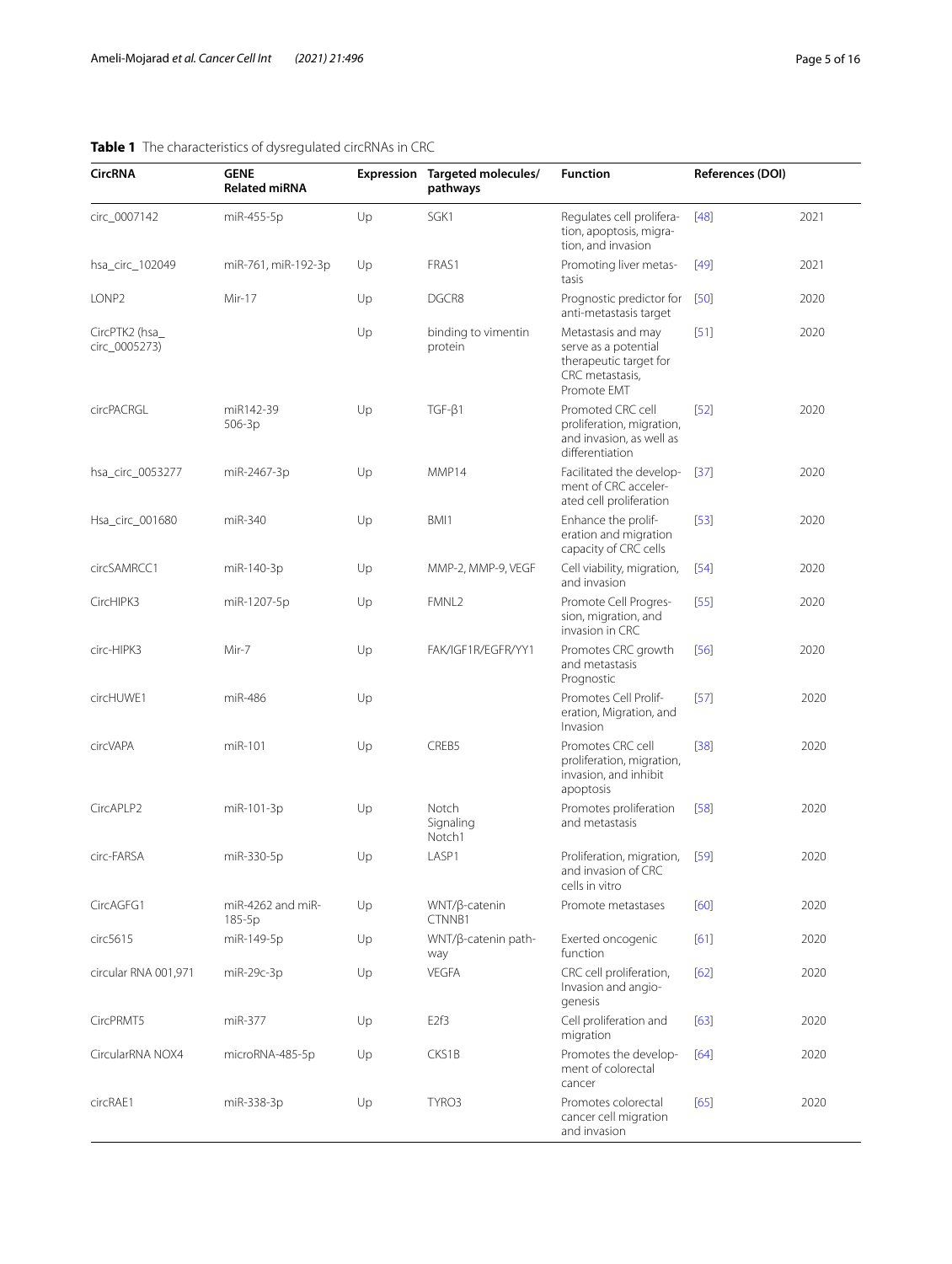| <b>CircRNA</b>                 | <b>GENE</b><br><b>Related miRNA</b> |    | Expression Targeted molecules/<br>pathways | <b>Function</b>                                                                                                                                                                             | References (DOI) |      |
|--------------------------------|-------------------------------------|----|--------------------------------------------|---------------------------------------------------------------------------------------------------------------------------------------------------------------------------------------------|------------------|------|
| Hsa_circ_0079662               |                                     | Up | $TNF-a$<br>HOXA9                           | Induces the resistance<br>mechanism of the<br>chemotherapy drug<br>oxaliplatin through the<br>TNF-a pathway                                                                                 | [66]             | 2020 |
| Hsa_circ_0026416               | miR-346                             | Up | <b>NFIB</b>                                | Promotes proliferation<br>and migration                                                                                                                                                     | $[39]$           | 2020 |
| circ_0136666                   | miR-383                             | Up | CREB1<br>proteins (HK2 and<br>LDHA)        | Accumulation on the<br>proliferation and glyco-<br>lysis and the promoting<br>impact on the apopto-<br>sis of CRC                                                                           | [67]             | 2020 |
| hsa_circRNA_102209             | miR-761                             | Up |                                            | Promotes the growth<br>and metastasis                                                                                                                                                       | [68]             | 2020 |
| Hsa_circ_0005963               | miR-122                             | Up | PKM <sub>2</sub>                           | Chemoresistance.<br>In vitro and in vivo<br>studies                                                                                                                                         | [69]             | 2020 |
| Circ TUBB                      |                                     |    |                                            | Interacting with<br>smoking can enhance<br>colorectal cancer risk                                                                                                                           | $[70]$           | 2020 |
| CircRNA_101951                 |                                     | Up | KIF3A                                      | Promote migration and<br>invasion                                                                                                                                                           | $[71]$           | 2020 |
| Circ-PNN<br>hsa_circ_0101802)  | miR-6833<br>miR-1301-3P             | Up |                                            |                                                                                                                                                                                             | $[72]$           | 2020 |
| circ-ABCC1<br>hsa_circ_0000677 |                                     | Up | Wnt/β-catenin pathway                      | circ-ABCC1 was con-<br>firmed to facilitate CRC<br>progression                                                                                                                              | $[73]$           | 2020 |
| CircFNDC3B                     | miR-937-5p                          | Up |                                            | circFNDC3B-enriched<br>exosomes can inhibit<br>angiogenesis and CRC<br>progression                                                                                                          | [74]             | 2020 |
| circ_0060745                   | miR-473,6                           | Up | CSE1L                                      | Promotes Colorectal<br>Cancer Cell Proliferation<br>and Metastasis                                                                                                                          | [75]             | 2020 |
| circRUNX1                      | miR-145-5p                          | Up | IGF1 signaling                             | Promote Cell Growth<br>Metastasis/Proliferation/<br>migration                                                                                                                               | $[76]$           | 2020 |
| circHOMER1                     | miR-138-5p                          | Up | HEY1                                       | A decrease in glucose<br>consumption<br>Treated with lidocaine,<br>indicating the inhibition<br>of CRC cell viability<br>mediated by lidocaine<br>through suppressing<br>aerobic glycolysis | $[77]$           | 2020 |
| Hsa_circ_0001806               | miR-193a-5p                         | Up | COL1A1                                     | Correlated with TNM<br>stage, depth of invasion,<br>lymphatic metastasis,<br>and distant metastasis                                                                                         | $[78]$           | 2020 |
| circMAT2B                      | miR-610                             | Up | E <sub>2F1</sub>                           | Induces Colorectal<br>Cancer Proliferation                                                                                                                                                  | $[79]$           | 2020 |
| circ_0000512                   | miR-296-5p/                         | Up | RUNX1                                      | Cell Proliferation cell<br>viability and colony<br>formation                                                                                                                                | [80]             | 2020 |
| Circ_0056618                   | miR-206                             | Up | CXCR4 VEGF-A                               | Promoted cell prolif-<br>eration, migration, and<br>angiogenesis                                                                                                                            | [81]             | 2020 |
| CircRNA_0001946                | MicroRNA-135a-5p                    | Up | <b>EMT</b>                                 | A tumor promoter by<br>activating the miR-135a                                                                                                                                              | $[82]$           | 2020 |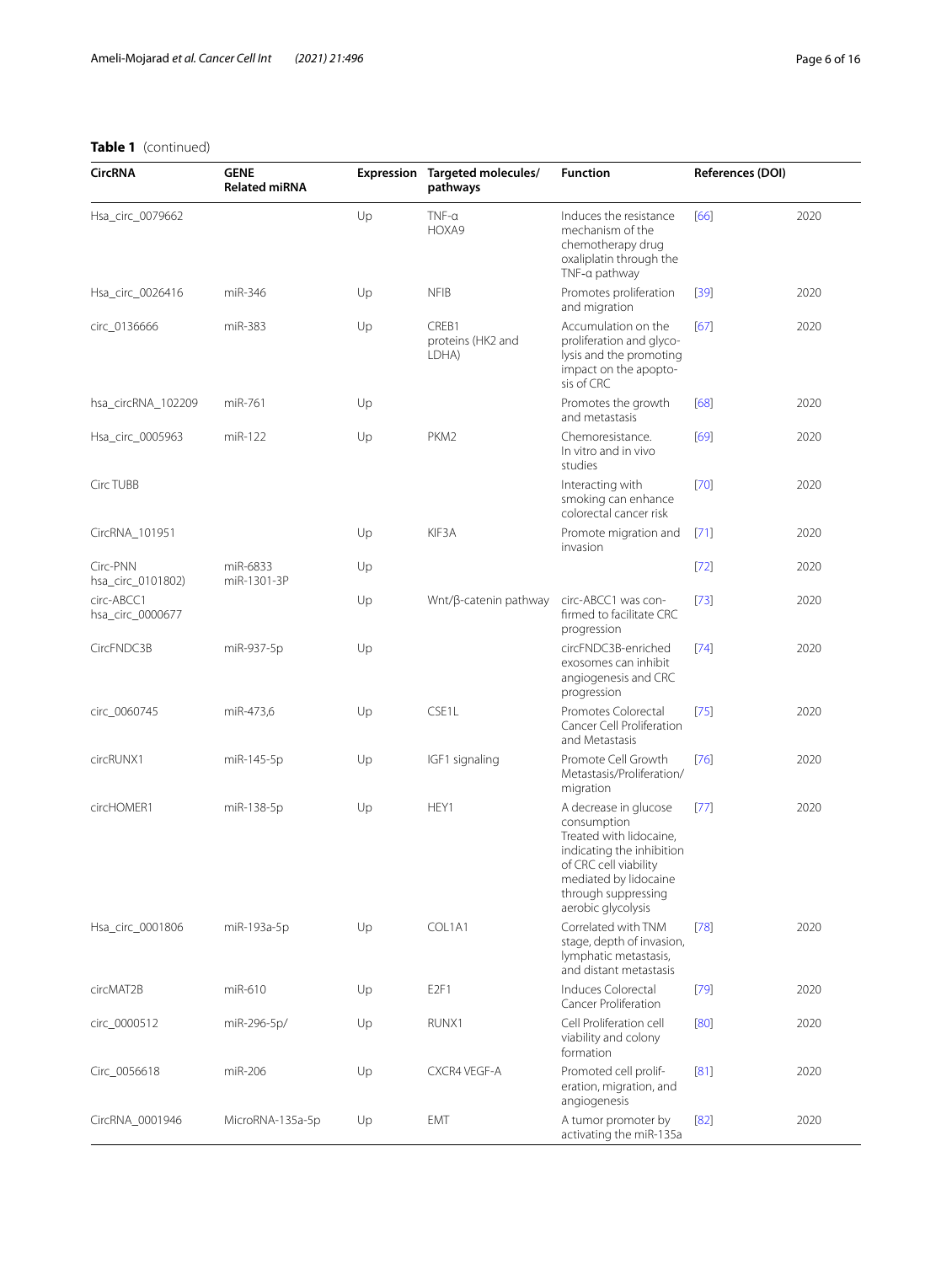| <b>CircRNA</b>                   | <b>GENE</b><br><b>Related miRNA</b> |    | Expression Targeted molecules/<br>pathways                      | <b>Function</b>                                                                            | References (DOI) |      |
|----------------------------------|-------------------------------------|----|-----------------------------------------------------------------|--------------------------------------------------------------------------------------------|------------------|------|
| Hsa_circ_0038646                 | miR-331-3p                          | Up | GRIK3                                                           | Promotes cell prolifera-<br>tion and migration                                             | [83]             | 2020 |
| Circ_0007031                     | miR-760                             | Up | DCP1A                                                           | Regulate the Growth<br>and Chemoradiother-<br>apy Resistance might<br>play a positive role | [84]             | 2020 |
| Circ-PRKDC                       | miR-375/                            | Up | FOXM1 Axis and Wnt/ $\beta$ -<br>Catenin                        | Circ-PRKDC enhanced<br>5-FU resistance in CRC                                              | [85]             | 2020 |
| CircRNA UBAP2                    | Mir-199a                            | Up | <b>VEGFA</b>                                                    | Facilitated CRC progres-<br>sion                                                           | [86]             | 2020 |
| Hsa_circ_0000231                 | miR-502-5p                          | Up | MYO6                                                            | CRC progression<br>It has a role in glycolysis                                             | $[87]$           | 2020 |
| circGLIS2                        | miR-671                             | Up | $NF - KB$                                                       | Promotes colorectal<br>cancer cell motility                                                | [88]             | 2020 |
| Circular RNA CCDC66              |                                     | Up | PI3KK                                                           | Apoptosis                                                                                  | [89]             | 2020 |
| circCCDC66                       | miR-3140                            | Up | autophagy                                                       | Promotes the tumori-<br>genesis                                                            | [90]             | 2020 |
| circ-CCDC66                      | miR-33b/miR-93/                     | Up | DNMT3B/EZH2/<br>MYC/YAP1                                        | Promotes CRC growth<br>and metastasis                                                      | [91]             | 2020 |
| Hsa_circ_0128846                 | hsa-miR-1184                        | Up | YAP signaling                                                   | Promotes tumorigen-<br>esis                                                                | $[92]$           | 2020 |
| Hsa_circ_0007534                 | miR613<br><b>SLC25A22</b>           | Up | <b>SLC25A22</b>                                                 | Promote proliferation<br>was correlated with<br>tumor stage and lymph<br>node metastasis   | $[93]$           | 2020 |
| CircFAT1                         | miR-520b<br>miR-302c-3p             | Up | UHRF1                                                           | CRC cell proliferation,<br>apoptosis, and glyco-<br>lysis                                  | $[94]$           | 2020 |
| CircFADS2                        |                                     | Up |                                                                 | Biomarkers of CRC                                                                          | $[95]$           | 2020 |
| Circ-000166                      | miR-326                             | Up | LASP1                                                           | Cell growth and apop-<br>tosis in CRC cell lines                                           | [96]             | 2020 |
| circ-ACAP2                       | Mir21-5p                            | Up | Tiam1                                                           | Promotes CRC cell<br>proliferation, migration,<br>and invasion                             | $[49]$           | 2020 |
| circ-ZNF609                      | miR-150                             | Up | Gli1                                                            | Promotes CRC cell<br>migration                                                             | $[33]$           | 2020 |
| circ-NSD2                        | miR-199b                            | Up | 5p/DDR1/JAG1                                                    | Promotes CRC metas-<br>tasis                                                               | $[97]$           | 2020 |
| Circ-DENND4C                     | miR-760                             | Up | SLC <sub>2</sub> A1                                             | Promote Migration and<br>glycolysis                                                        | [98]             | 2020 |
| circ-Lgr4                        |                                     | Up | circLgr4-peptide/Lgr4/<br>Wnt/β-catenin                         | Promotes CRC stem cell [99]<br>self-renewal, tumori-<br>genesis and invasion               |                  | 2020 |
| hsa_circ_000984                  | miR-106b                            | Up | CDK6                                                            | Promotes CRC growth<br>and metastasis                                                      | $[100]$          | 2020 |
| Has _circ-140,388<br>(circHUWE1) | Mir486.5p                           | Up | PLAGL <sub>2</sub><br>IGF <sub>2</sub><br><b>WNT- β CATENIN</b> | Proliferation, migration,<br>invasion,                                                     | $[57]$           | 2020 |
| Has-circ-0004680<br>circCCT3     | Mir-613                             | Up | CCT <sub>3</sub><br>/WNT3/VGFR                                  | Metastasis                                                                                 | [101]            | 2020 |
| Has circ-001,900<br>circCAMSAP1  | Mir328-5p<br>Mir7                   | Up | E <sub>2F1</sub><br><b>EGFR</b><br>IGF1R<br>CAMSAP1             | Promotes CRC progres-<br>sion                                                              | $[102]$          | 2020 |
| hsa_circ_0007534                 |                                     | Up |                                                                 | Promotes proliferation<br>and inhibits apoptosis                                           | $[93]$           | 2021 |
| Has-circ-0,007,843               | Mir-518-5p                          | Up | ARHGAP32                                                        | Migration, invasion,                                                                       | $[103]$          | 2020 |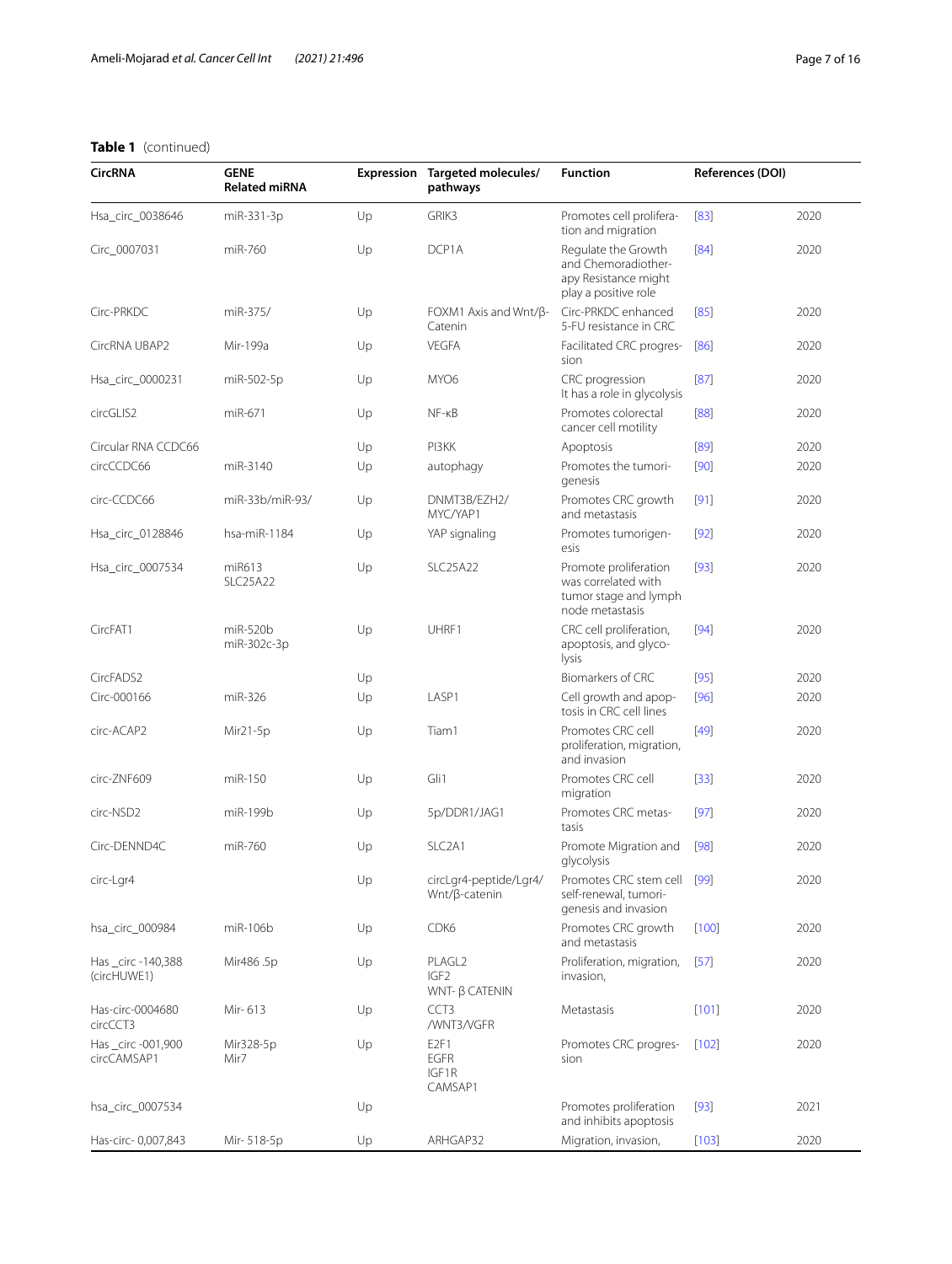| <b>CircRNA</b>                 | <b>GENE</b><br><b>Related miRNA</b>            |    | Expression Targeted molecules/<br>pathways | <b>Function</b>                                                                                              | References (DOI) |              |
|--------------------------------|------------------------------------------------|----|--------------------------------------------|--------------------------------------------------------------------------------------------------------------|------------------|--------------|
| circRNA_100876                 | miR-516b                                       | Up |                                            | Inhibit proliferation and<br>metastasis                                                                      | $[104]$          | 2020         |
| CircRNA_0000392                | miR-193a-5p                                    | Up | PIK3R3/AKT                                 | Promoter proliferation<br>of CRC                                                                             | [105]            | 2020         |
| circRNA_002144                 | miR-615-5p                                     | Up | LARP1                                      | Promotes growth and<br>metastasis                                                                            | [106]            | 2020         |
| Circ-Erbin                     | miR-125a-5p and miR-<br>138-5p,                | Up | 4EBP-1                                     | Promotes growth and<br>metastasis of CRC                                                                     | $[107]$          | 2020         |
| CircRNA 100,146                | miR-149                                        | Up | HMGA2                                      | Promotes Colorectal<br>Cancer Progression                                                                    | [108]            | 2020         |
| circ-NSUN2                     |                                                | Up | IGF2BP2/HMGA2                              | Promotes CRC liver<br>metastasis                                                                             | [109]            | 2019         |
| circCCT3                       | Mir613                                         | Up | VEGFA; WNT signaling                       | Contributes to metas-<br>tases                                                                               | [101]            | 2019         |
| Circ_0000218                   | miR-139-3p                                     | Up | RAB1A                                      | Promoted CRC prolifera-<br>tion and metastasis via                                                           | [110]            | 2019         |
| circFMN2                       | miR-1182                                       | Up | hTERT                                      | Cell proliferation and<br>migration                                                                          | [111]            | 2019         |
| Circ 32,883                    | Mir501-5p                                      | Up | EmL5                                       | Promote resistance to<br>folfox                                                                              | [112]            | 2019         |
| Circ ACC1                      |                                                | Up | c-Jun/AMPK                                 | Promotes CRC cell fatty<br>acid β-oxidation, glyco-<br>lysis and growth                                      | [113]            | 2019         |
| hsa_circ_102958                | miR-585                                        | Up | CDC25B                                     | Promotes CRC tumori-<br>genesis                                                                              | [114]            | 2019         |
| Has-circ-101555                | Mir 597-5p                                     | Up | CDK6<br>RPA3                               | Promote progression                                                                                          | [115]            | 2019         |
| Has-circ-0079993               | Mir 139-3p                                     | Up | CREB1                                      | Promotes CRC cell<br>proliferation                                                                           | [116]            | 2019         |
| Has-circ- PIP5K1A              | Mir1273<br>Irf4 cdx2<br>ZIC1                   | Up |                                            | Promote progression<br><b>CRC</b>                                                                            | [117]            | 2019         |
| hsa_circ_0055625               | ITGB8                                          | Up | miR-106b                                   | Increases colon cancer<br>cell growth was associ-<br>ated with pathological<br>TNM stage and metas-<br>tasis | [118]            | 2019         |
| hsa_circ_0136666               | <b>PRKDC</b><br>SH <sub>2</sub> B <sub>1</sub> | Up | Mir136                                     | Promote proliferation<br>and invasion                                                                        | $[41]$           | 2019         |
| hsa_circ_0073195               | miR-199-b                                      | Up | Ddr1 and Jag1 signaling                    | Promotes metastasis                                                                                          | $[97]$           | 2019         |
| hsa_circ_0071589               | MIR-600                                        | Up | Fat1<br>EZH <sub>2</sub>                   | Promotes carcinogen-<br>esis tumor growth, inva-<br>sion, and migration                                      | [119]            | 2018         |
| circRNA_100290                 | FZD4<br>SLC30A7<br>WNT/β-catenin               | Up | Mir516b                                    | Promotes colorectal<br>cancer                                                                                | [120]            | 2018         |
| Cirs7                          | miR-7                                          | Up | EGFR and IGF1R                             | Promotes progression                                                                                         | [27, 121]        | 2017         |
| Circ0000504                    | Mir485-5p                                      | Up | Tubgcp3<br>Stat3                           | Promote resistance<br>to 5fu                                                                                 | $[122]$          | 2017         |
| hsa_circ_000984                | CDK6                                           | Up | Mir 106b                                   | Promotes cells prolifera-<br>tion and metastasis                                                             | [100]            | 2017         |
| hsa_circ_0020397<br>(circBANP) | DOCK1<br>PD_L1<br><b>TERT</b>                  | Up | Mir138                                     | Can regulate CRC cell<br>viability, apoptosis, and<br>invasion                                               | $[123]$          | 2017         |
| Circ-0001313                   | miR-3383p<br>33b5p<br>935p                     | Up | Ccdc66                                     | Promote resistance to<br>radiotherapy and 5fu                                                                | $[124]$          | 2019<br>2017 |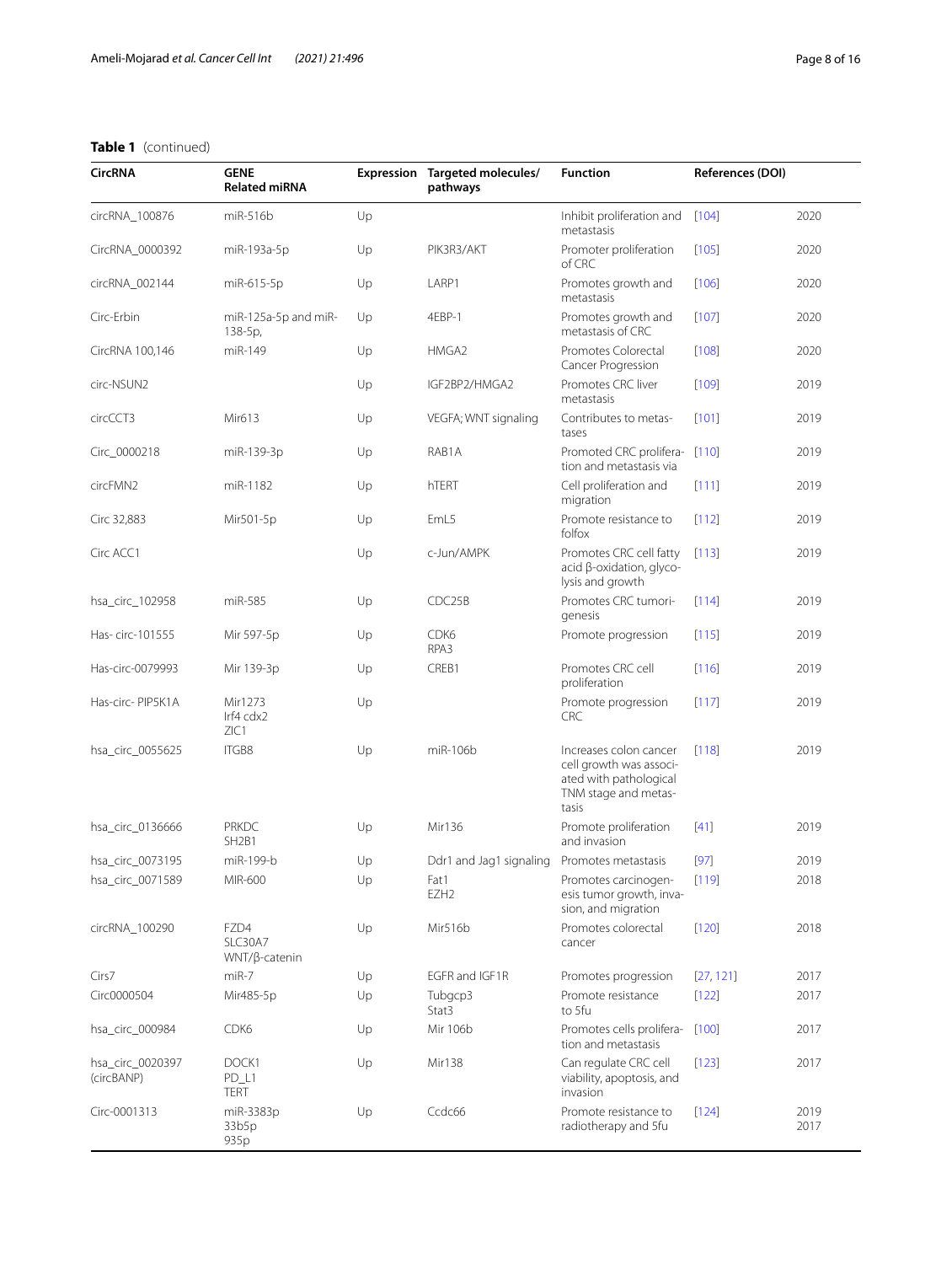| <b>CircRNA</b>       | <b>GENE</b><br><b>Related miRNA</b>            | Expression | Targeted molecules/<br>pathways  | <b>Function</b>                                                                                          | References (DOI) |              |
|----------------------|------------------------------------------------|------------|----------------------------------|----------------------------------------------------------------------------------------------------------|------------------|--------------|
| Has-circ-001569      | miR145                                         | Up         | ABC1<br>E <sub>2f5</sub><br>BAG4 | The regulator in cell<br>proliferation and inva-<br>sion                                                 | $[125]$          | 2016         |
| circ_0007142         | miR-122-5p                                     | Down       | CDC25A                           | Proliferation, colony<br>formation, migration,<br>and invasion                                           | $[48]$           | 2020         |
| CircCSNK1G1          | miR-455-3p                                     | Down       | MYO6                             | Proliferation, migra-<br>tion and invasion cell<br>growth and metastasis,                                | [126]            | 2020         |
| CircTADA2A           | miR-374a-3p. MiR-<br>374a-3p                   | Down       | KLF14                            | Tumor suppressor in<br><b>CRC</b>                                                                        | $[127]$          | 2020         |
| circ-SMAD7           |                                                | Down       |                                  | circ-SMAD7 could<br>inhibit cell migration<br>and invasion of CRC by<br>suppressing the EMT<br>process,  | [128]            | 2020         |
| Circ_cse1l           |                                                | Down       | elF4A3<br><b>PCNA</b>            | circ_cse1l inhibited the<br>proliferation of CRC                                                         | [129]            | 2020         |
| <b>ITGA5 circRNA</b> | miR-107,                                       | Down       | FOXJ3                            | Act as a tumor suppres-<br>sor in CRC                                                                    | [130]            | 2020         |
| CircDDX17            | miR-31-5p/                                     | Down       | KANK1                            | Tumor suppressor<br>blocked CRC progres-<br>sion<br>Strengthened che-<br>mosensitivity of CRC<br>to 5-Fu | $[131]$          | 2020         |
| Hsa_circ_0137008     | microRNA-338-5p                                | Down       |                                  | Inhibited the progres-<br>sion of CRC                                                                    | $[132]$          | 2020         |
| CircNOL10            | miR-135a-5p; miR-<br>$135b-5p$                 | Down       | KLF9                             | Mediating proliferation,<br>cell cycle, migration,<br>and invasion                                       | [133]            | 2020         |
| circ_0021977         | miR-10b-5p                                     | Down       | P21; P53                         | Suppresses prolif-<br>eration, migration, and<br>invasion by CRC cells                                   | $[47]$           | 2020         |
| circRNACBL11         | YWHAE                                          | Up         | Mir6778-5p                       | Suppress cell prolifera-<br>tion                                                                         | $[134]$          | 2019         |
| Circ. CDYL           | c-Myc<br>cyclin D1                             | Down       | miR-150-5p/                      | Inhibits CRC cell growth<br>and migration                                                                | $[135]$          | 2019         |
| circlTGA7            | <b>ITGA7</b><br>REB1<br>Ras's pathway<br>ASXL1 | Down       | miR-370-3p<br>mir-3187-3p        | Inhibits colorectal<br>cancer growth and<br>metastasis                                                   | $[44]$<br>$[45]$ | 2019<br>2018 |
| hsa_circ_0009361     | Mir582-3p                                      | Down       | APC2/Wnt/β-catenin               | Inhibits CRC progres-<br>sion                                                                            | $[43]$           | 2019         |
| hsa_circ_0000523     | METTL3<br>dKK1<br>$WNT/B$ -catenin             | Down       | Mir-31                           | Correlated to the<br>tumorigenesis-<br>Proliferation                                                     | [136]            | 2018         |
| circlTCH             | DDX17<br>WNT/β-catenin                         | Down       | miR-7, miR-17, miR-214           | Proliferation $(-)$                                                                                      | $[31]$           | 2015         |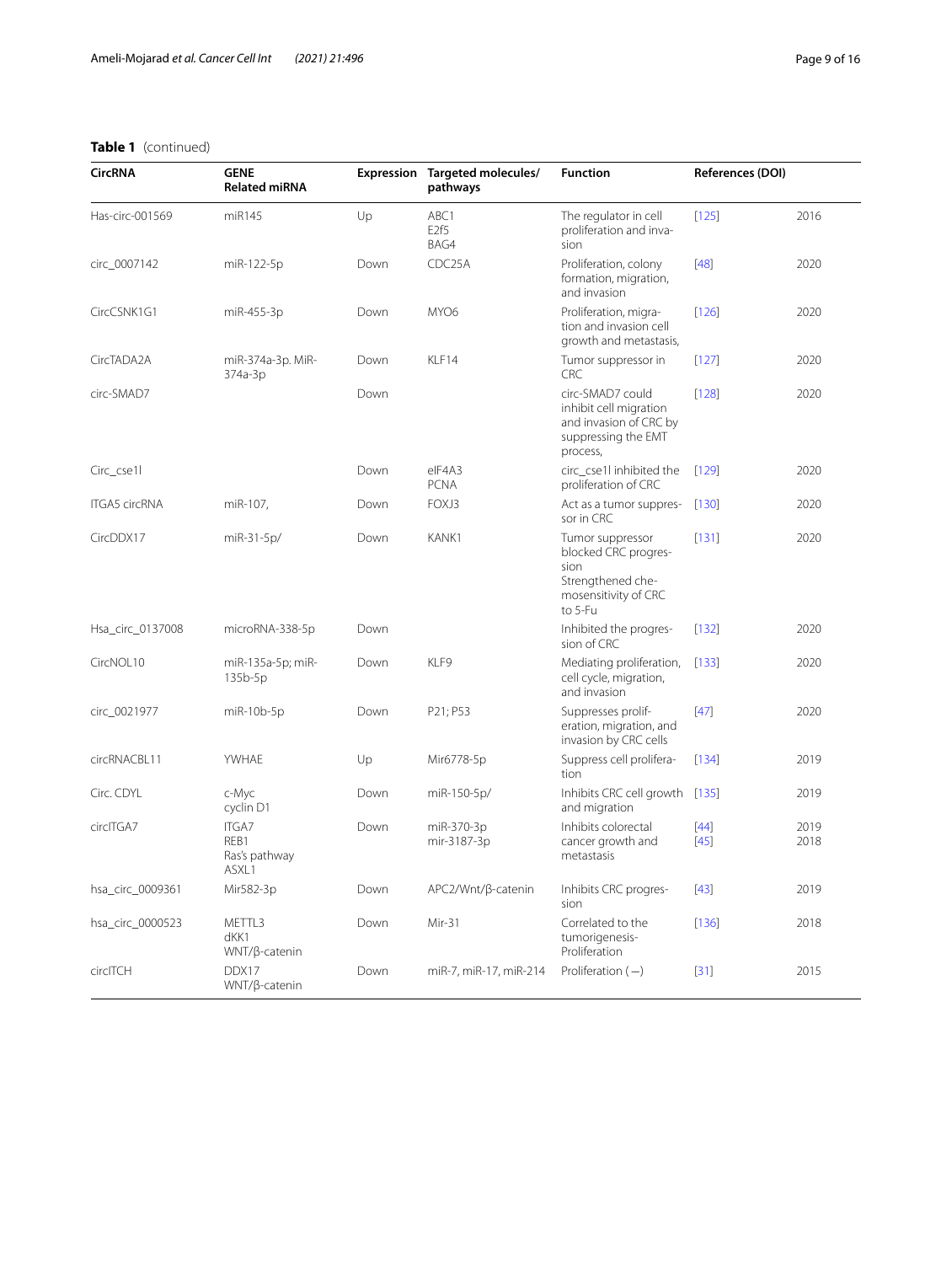| <b>CircRNA</b>           | <b>GENE related miRNA Expression</b> |      | Targeted molecules/<br>pathways | <b>Function</b>                                                                                            | <b>References (DOI)</b> | Year |
|--------------------------|--------------------------------------|------|---------------------------------|------------------------------------------------------------------------------------------------------------|-------------------------|------|
| Hsa_circ_0079662         |                                      | Up   | $TNF-\alpha$<br>HOXA9           | Induces the resistance mecha-<br>nism of the chemotherapy drug<br>oxaliplatin through the TNF-a<br>pathway | [66]                    | 2020 |
| Hsa_circ_0005963 miR-122 |                                      | Up   | PKM <sub>2</sub>                | chemoresistance. In vitro and<br>in vivo                                                                   | [69]                    | 2020 |
| Circ 0007031             | miR-760                              | Up   | DCP1A                           | Regulate the Growth and<br>Chemoradiotherapy Resistance                                                    | [84]                    | 2020 |
| CircDDX17                | miR-31-5p                            | Down | KANK1                           | Tumor suppressor<br>Strengthened chemosensitivity<br>of CRC to 5-Fu                                        | [131]                   | 2020 |
| Circ-PRKDC               | miR-375                              | Up   | FOXM1 Axis and WBT/β-Catenin    | Enhanced 5-FU resistance in<br>CRC                                                                         | [85]                    | 2020 |
| Circ-0001313             | mir-3383p<br>mir33b5p<br>mir935p     | Up   | Ccdc66                          | Promote resistance to radio-<br>therapy and 5fu                                                            | [124]                   | 2019 |
| Circ 32,883              | Mir501-5p                            | Up   | EmL5                            | Promote resistance to folfox                                                                               |                         | 2019 |
| Circ0007006              | Mir300<br>653-5p<br>628-5p           | Up   |                                 | Promote resistance to 5fu                                                                                  | $[122]$                 | 2017 |
| Circ0000504              | Mir485-5p                            | Up   | Tubgcp3<br>Stat3                | Promote resistance to 5fu                                                                                  | [122]                   | 2017 |

<span id="page-9-0"></span>**Table 2** The characteristics of circRNAs in CRC as a chemotherapy resistance

regulating miR-21 and miR-31 levels [[45\]](#page-12-31). Other circRNAs with biomarker potential are summarized in Table [3](#page-10-0).

**circRNAs as therapeutic targets in colorectal cancer**

Targeted therapy has been widely used in the clinic due to its excellent efficacy, and it can work on cancerous cells by directly inhibiting cell proliferation, diferentiation, and migration [\[50](#page-12-36)]. Indeed, monoclonal antibodies, for instance, are currently an important player in targeted therapies [\[51](#page-12-37)]. circRNAs moderate drug resistance by sponging microRNAs both in traditional chemotherapeutic drugs, advanced targeted drugs, and immunotherapeutic drugs. For example, therapeutic targeting of ciRS-7 may become a promising strategy for colorectal cancer patients, since higher expression of ciRS-7 correlated with multiple clinicopathologic factors, such as advanced T-stage, lymph node, and distant metastasis, and ciRS-7 overexpression promotes the EGFR/RAF1/ MAPK pathway by inhibiting miR-7 activity [[121](#page-14-26), [155](#page-15-2)]. Yang et al. indicated that high expression of circPTK2 positively correlated with poorer survival, showing CircPTK2 can bind to vimentin and promote EMT growth and metastasis in CRC cells, therefore ciRS-7 may become a therapeutic target for CRC metastasis [[51\]](#page-12-37). The relation between circ $PTK2$  in CRC is shown in Fig. [3](#page-11-12).

Another highly expressed circRNA in CRC tissue is Circ\_001680 which was observed to enhance the proliferation and migration capacity of CRC cells. Fluorescence reporter assays confrmed that circ\_001680 alters the expression of BMI1 by targeting miR-340. More importantly, Circ\_001680 was found to promote the propogation of cancer stem cells in CRC and induce resistance against Irinote by modifying the miR-340 target gene BMI1 n [[53\]](#page-12-39). Safe and efective delivery of ncRNAs is a signifcant therapeutic paradigm for all cancers. Since unmodifed oligonucleotides are not stable in circulation, modifcations of oligonucleotides are essential to increasing efficacy and stability. Most current oligonucleotide therapies need an additional delivery system to achieve these desired biological efects. Several options need to be considered in selecting a delivery system, including stability, evasion of the innate immune system, avoidance of non-specifc interactions with serum proteins, and non-target cells. One of the common strategies to increase the circulation time for therapeutic oligonucleotides is shielding the exterior of delivery vehicles with polyethylene glycol (PEG). This strategy may prevent the non-specifc function of particles with immune cells and other non-target tissues. Although a variety of delivery systems has been developed in the laboratory, challenges remain in bringing the full potential of RNAi to clinical approaches [\[156](#page-15-3)].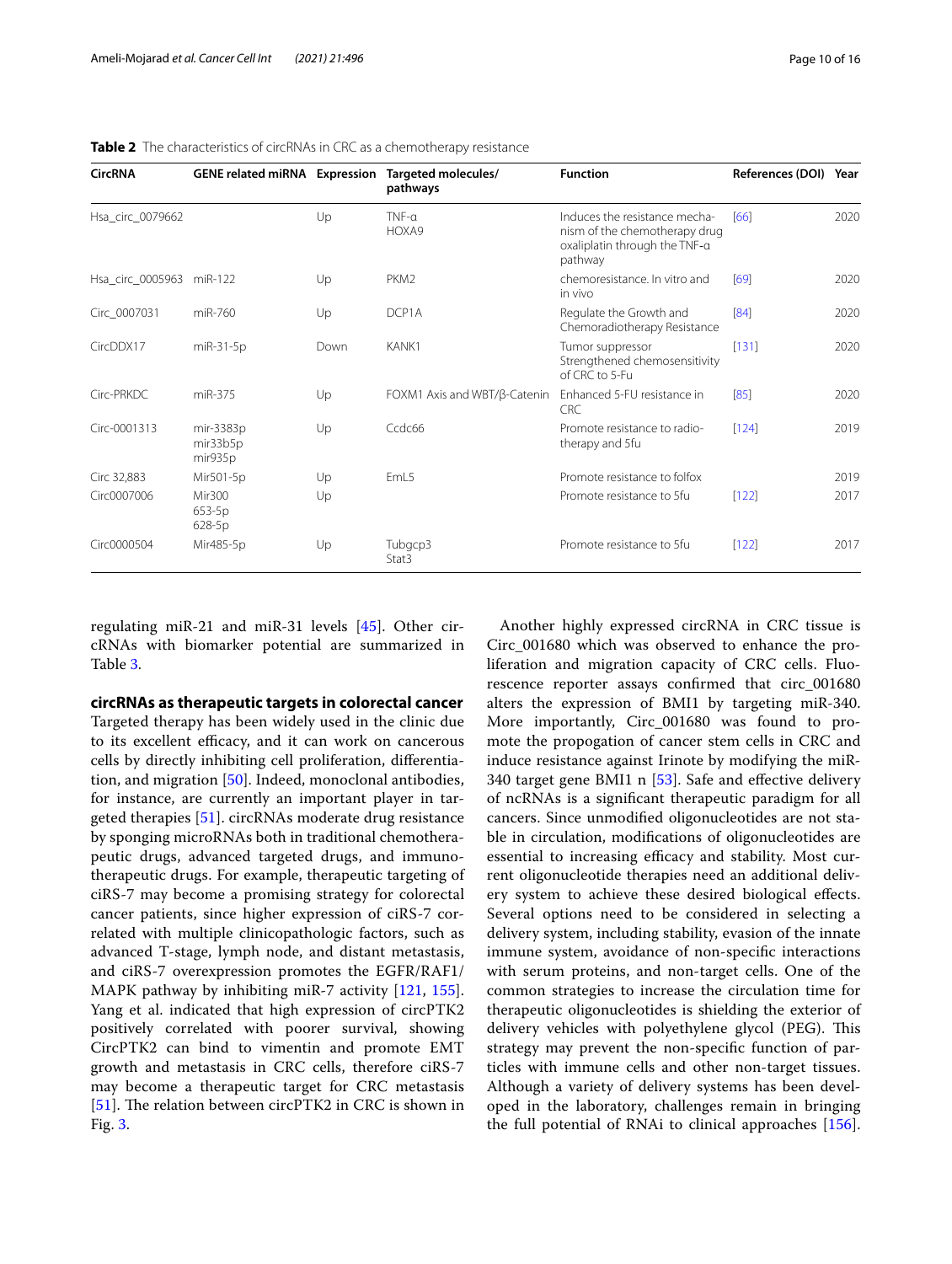#### <span id="page-10-0"></span>**Table 3** circRNAs with Biomarker potential in CRC

| <b>CircRNA</b>                    | <b>GENE related miRNA</b>      |                        | Expression Targeted molecules/<br>pathways | <b>Function</b>                                                                                               | References (DOI) |      |
|-----------------------------------|--------------------------------|------------------------|--------------------------------------------|---------------------------------------------------------------------------------------------------------------|------------------|------|
| Hsa_circ_0002320                  |                                | Down                   |                                            | Noninvasive diagnostic blood [140]<br>biomarker for CRC prognosis                                             |                  | 2020 |
| circMBOAT2                        | miR-519d-3p                    | Up<br>tissues<br>serum | TROAP)                                     | A novel tumor marker and<br>regulates proliferation/migra-<br>tion                                            | $[141]$          | 2020 |
| hsa_circ_0060927                  |                                | Up                     |                                            | Potential diagnostic markers                                                                                  | $[142]$          | 2020 |
| circ-CCDC66                       | miR-33b/miR-93/                | Up                     | DNMT3B/EZH2/<br>MYC/YAP1                   | Promoting CRC growth and<br>metastasis                                                                        | $[91]$           | 2020 |
| circ_0005075                      |                                | Up                     | Wnt/β-catenin pathway                      | Potential target for the prog-<br>nosis biomarker                                                             | [143]            | 2020 |
| Hsa_circ_0004831                  |                                | Up                     | WNT and p53 signaling<br>pathway           | Prognostic biomarker                                                                                          | [144]            | 2020 |
| hsa_circ_104916                   |                                | Down                   |                                            | Prognosis biomarker<br>Inhibiting CRC cell prolifera-<br>tion, migration, invasion, and<br>inducing apoptosis | $[145]$          | 2019 |
| hsa_circ_0004585                  |                                | Up                     |                                            | Potential diagnostic bio-<br>marker for CRC                                                                   | $[146]$          | 2019 |
| hsa-circ-0004771                  |                                | Up                     |                                            | Nvel potential diagnostic<br>biomarker                                                                        | $[147]$          | 2019 |
| circ-PPP1R12A<br>Has-circ-000,423 |                                | Up                     | Hippo/YAP Prognosis                        | Prognostic biomarker<br>Promoting pathogenesis and<br>metastasis                                              | [148]            | 2019 |
| circ-MTO1                         |                                | Down                   | WNT/β-catenin                              | Prognostic biomarker, Inhibit- [149]<br>ing cell proliferation and<br>invasion                                |                  | 2018 |
| hsa_circ_0001649 SHARE            |                                | Down                   |                                            | Novel diagnostic biomarker<br>Expression level is closely<br>associated with pathological<br>differentiation  | $[150]$          | 2018 |
| Has _circ_ 14,717                 |                                | Down                   | P16                                        | Prognostic biomarker<br>Inhibiting CRC cell prolifera-<br>tion, colony formation, and<br>growth               | [151]            | 2018 |
| hsa_circ_0026344 miR-21/miR-31    |                                | Down                   |                                            | Prognostic biomarker<br>Inhibiting CRC cell growth<br>and invasion and induces<br>apoptosis                   | $[45]$           | 2018 |
| Has-circ-0000711                  |                                | Down                   |                                            | Diagnostic Prognostic<br>biomarker                                                                            | $[152]$          | 2018 |
| Cirs-7                            | CDR1<br>EGFR/RAF1/MAPK pathway | Up                     | Mir-7                                      | Prognostic biomarker                                                                                          | $[27]$           | 2018 |
| hsa_circ_0000567                  | SETD3                          | Down                   |                                            |                                                                                                               | $[153]$          | 2018 |
| hsa_circ_001988                   | FBXW7                          | Down                   |                                            | Potential diagnostic bio-<br>marker                                                                           | $[42]$           | 2015 |
| hsa_circ_0003906                  |                                | Down                   |                                            | Diagnostic biomarker                                                                                          | $[154]$          | 2015 |

circRNAs however, offer significant increases in stability over current strategies.

# **Conclusions and perspectives**

Following advancements in high-throughput sequencing, the feld of circRNAs has attracted more attention and is currently an area of intense interest in the feld of cancer research. circRNAs are an ideal biomarker in cancer,

and are stably expressed in exosomes, blood, and saliva, where specifc circRNAs have been indicated as promising prognostic or diagnostic biomarkers already.

Abnormal expression of circRNAs has been observed in a wide range of human malignancies and their dysregulation can alter gene expression networks, leading to dramatic changes in cell fates, including cancer initiation and progression. circRNAs can be both oncogenic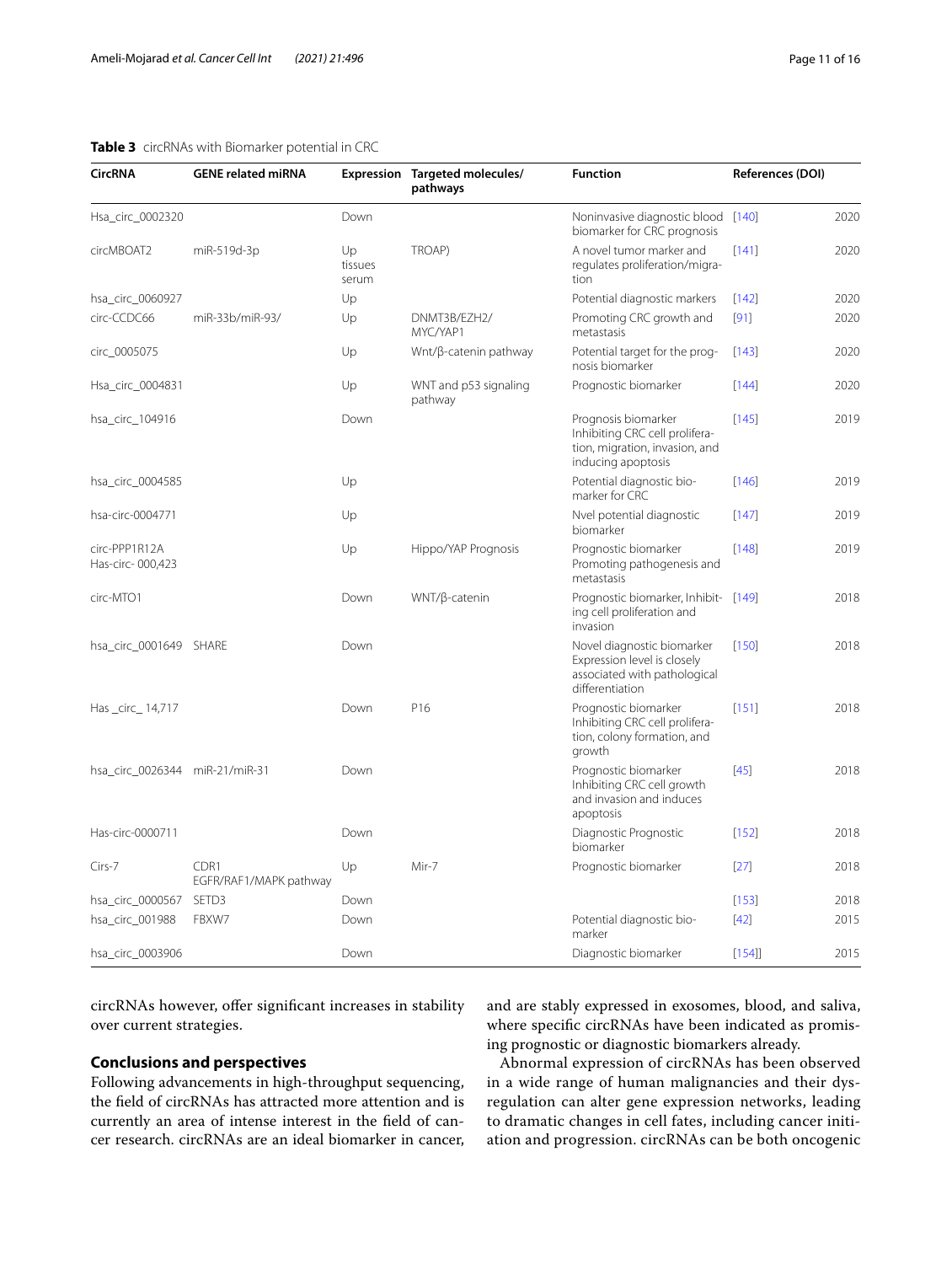

<span id="page-11-12"></span>and anti-oncogenic, so could potentially be utilized in the treatment and prognosis of colorectal cancer. Although recent advances on circRNAs have highlighted some interesting insights, much work remains to be done to translate circRNAs into clinical application for clinical patient beneft. Major hurdles include the development of an efficient siRNAs delivery system, and the assessment of safety and side efects, yet, clearly circRNAs have signifcant potential for the treatment and diagnosis of CRC.

#### **Abbreviations**

ceRNA: Competing endogenous RNA; circRNAs: Circular RNAs; siRNA: Small interacting RNA; ncRNA: Noncoding RNA; HNPCC: Hereditary nonpolyposis colorectal cancer; ciRNAs: Intronic circRNAs; ecircRNA: Exonic circRNAs; ELciRNA: Exon–intron-circRNAs; miRNA: MicroRNA; RBP: RNA-binding protein; PEG: Polyethylene glycol; CRC: Colorectal cancer.

#### **Acknowledgements**

Not applicable.

#### **Authors' contributions**

MA and MA contributed equally in conception, design and data collection and drafting of the manuscript. C.Y and M.H contributed in editing and drafting the manuscript and E. N and M. B were the supervising and revising the manuscript.

#### **Funding**

Not applicable.

#### **Availability of data and materials**

Data will be provided based on reasonable request.

#### **Declarations**

**Ethics approval and consent to participate** Not applicable.

# **Consent for publication**

Not applicable.

#### **Competing interests**

The authors declare no conflict of interest, All authors approved the final version for submission.

#### **Author details**

<sup>1</sup> Department of Biology, Faculty of Basic Science, Kharrazi University, Tehran, Iran. <sup>2</sup> School of Medicine, University of Sunderland, City Campus, Chester Road, Sunderland SR1 3SD, UK.<sup>3</sup> Institute of Health & Life Sciences, De Montfort University, Leicester, UK. <sup>4</sup> Department of Cell & Molecular Biology, Faculty of Science, Tehran University of Medical Science, Tehran, Iran. <sup>5</sup> Gastroenterology and Liver Disease Research Center, Research Institute for Gastroenterology and Liver Diseases, Shahid Beheshti University of Medical Sciences, Tehran, Iran.

#### Received: 15 July 2021 Accepted: 3 September 2021 Published online: 17 September 2021

#### <span id="page-11-0"></span>**References**

- Keum NN, Giovannucci E. Global burden of colorectal cancer: emerging trends, risk factors and prevention strategies. Nat Rev Gastroenterol Hepatol. 2019;16(12):713–32.
- <span id="page-11-1"></span>2. Siegel RL, Miller KD, Goding Sauer A, Fedewa SA, Butterly LF, Anderson JC, et al. Colorectal cancer statistics, 2020. CA Cancer J Clin. 2020;70(3):145–64.
- <span id="page-11-2"></span>3. Zheng Y, Hua X, Win AK, MacInnis RJ, Gallinger S, Le Marchand L, et al. A new comprehensive colorectal cancer risk prediction model incorporating family history, personal characteristics, and environmental factors. Cancer Epidemiol Biomarkers Prev. 2020;29(3):549–57.
- <span id="page-11-3"></span>4. Kuipers EJ, Grady WM, Lieberman D, Seuferlein T, Sung JJ, Boelens PG, et al. Colorectal cancer. Nat Rev Dis Prim [Internet]. 2015;1:15065.
- <span id="page-11-4"></span>5. Koveitypour Z, Panahi F, Vakilian M, Peymani M, Seyed Forootan F, Nasr Esfahani MH, et al. Signaling pathways involved in colorectal cancer progression. In: Cell and bioscience, vol. 9. BioMed Central Ltd.; 2019. <https://pubmed.ncbi.nlm.nih.gov/31827763/>
- <span id="page-11-5"></span>6. Gausachs M, Borras E, Chang K, Gonzalez S, Azuara D, Amador AD, et al. Mutational heterogeneity in APC and KRAS arises at the crypt level and leads to polyclonality in early colorectal tumorigenesis. Clin Cancer Res. 2017;23(19):5936–47.
- <span id="page-11-6"></span>7. APC, K-ras, and p53 gene mutations in colorectal cancer patients: correlation to clinicopathologic features and postoperative surveillance— PubMed.<https://pubmed.ncbi.nlm.nih.gov/15943410/>
- <span id="page-11-7"></span>8. Pino MS, Chung DC. The chromosomal instability pathway in colon cancer. Gastroenterology. 2010;138(6):2059–72.
- <span id="page-11-8"></span>9. Mármol I, Sánchez-de-Diego C, Pradilla Dieste A, Cerrada E, Rodriguez Yoldi MJ. Colorectal carcinoma: a general overview and future perspectives in colorectal cancer. Int J Mol Sci. 2017;18(1):197. [https://doi.org/](https://doi.org/10.3390/ijms18010197) [10.3390/ijms18010197.](https://doi.org/10.3390/ijms18010197)
- <span id="page-11-9"></span>10. Collura A, Lefevre JH, Svrcek M, Tougeron D, Zaanan A, Duval A. Microsatellite instability and cancer: from genomic instability to personalized medicine. Medecine/sciences, vol. 35. Editions EDK; 2019. p. 535–43. <https://pubmed.ncbi.nlm.nih.gov/31274083/>
- <span id="page-11-10"></span>11. Wang X, Wang D, Zhang H, Feng M, Wu X. Genome-wide analysis of DNA methylation identifes two CpG sites for the early screening of colorectal cancer. Epigenomics. 2020;12(1):37–52.
- <span id="page-11-11"></span>12. Okita A, Takahashi S, Ouchi K, Inoue M, Watanabe M, Endo M, et al. Consensus molecular subtypes classifcation of colorectal cancer as a predictive factor for chemotherapeutic efficacy against metastatic colorectal cancer. Oncotarget. 2018;9(27):18698–711.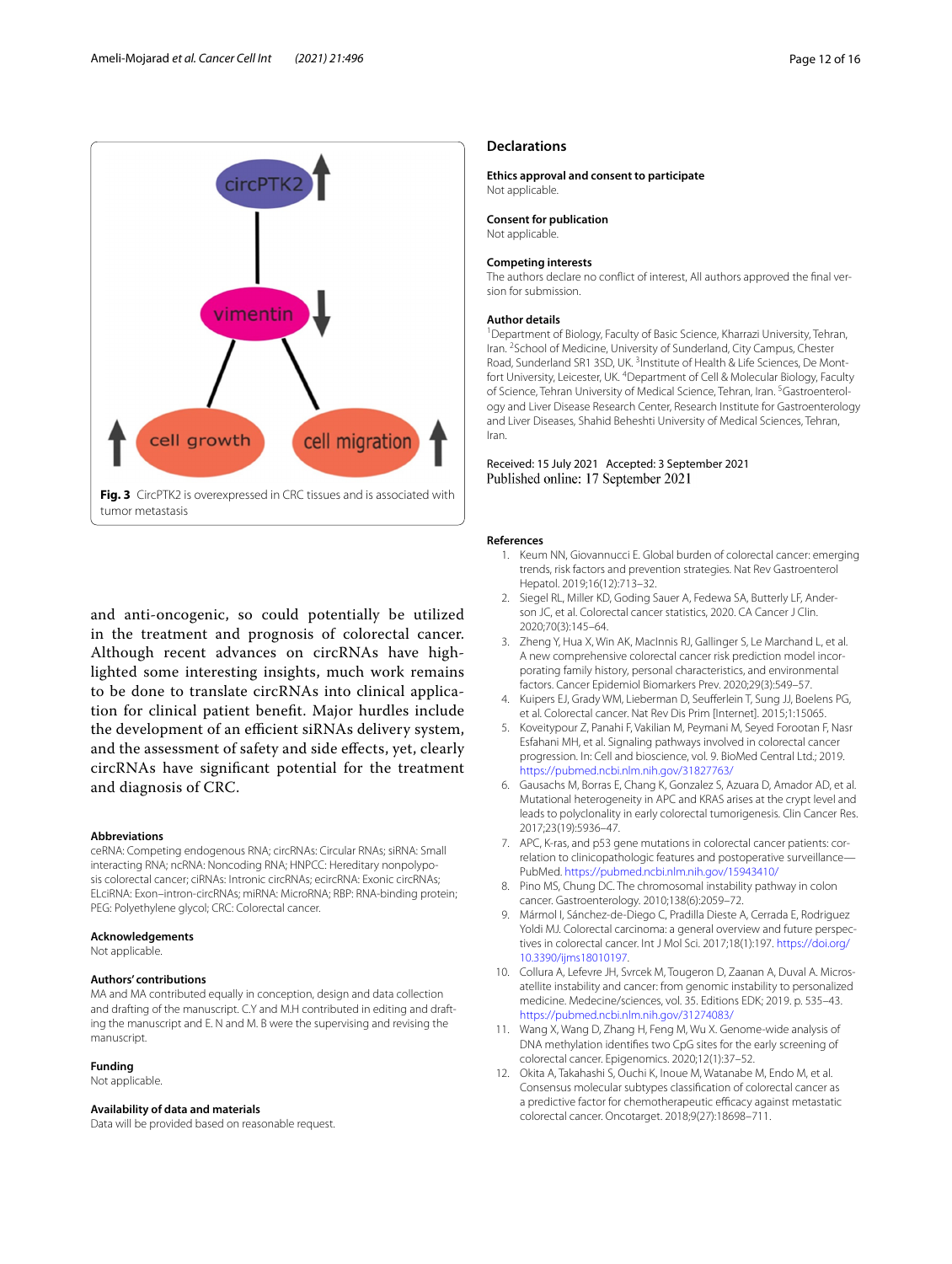- <span id="page-12-0"></span>13. Slaby O, Laga R, Sedlacek O. Therapeutic targeting of non-coding RNAs in cancer. Biochemical journal, vol. 474. Portland Press Ltd; 2017. p. 4219–51. <https://pubmed.ncbi.nlm.nih.gov/29242381/>
- <span id="page-12-1"></span>14. Matsui M, Corey DR. Non-coding RNAs as drug targets. Nature reviews drug discovery, vol. 16. Nature Publishing Group; 2017. p. 167–79. <https://pubmed.ncbi.nlm.nih.gov/27444227/>
- <span id="page-12-2"></span>15. Panni S, Lovering RC, Porras P, Orchard S. Non-coding RNA regulatory networks. Biochimica et Biophysica Acta—gene regulatory mecha‑ nisms, vol. 1863. Elsevier B.V.; 2020. [https://pubmed.ncbi.nlm.nih.gov/](https://pubmed.ncbi.nlm.nih.gov/31493559/) [31493559/](https://pubmed.ncbi.nlm.nih.gov/31493559/)
- <span id="page-12-3"></span>16. Hao S, Cong L, Qu R, Liu R, Zhang G, Li Y. Emerging roles of circular RNAs in colorectal cancer. OncoTargets and therapy, vol. 12. Dove Medical Press Ltd.; 2019. p. 4765–77. [https://pubmed.ncbi.nlm.nih.gov/31354](https://pubmed.ncbi.nlm.nih.gov/31354303/) [303/](https://pubmed.ncbi.nlm.nih.gov/31354303/)
- <span id="page-12-4"></span>17. Akhade VS, Pal D, Kanduri C. Long noncoding RNA: genome organization and mechanism of action. Adv Exp Med Biol. 2017;1008:47–74.
- <span id="page-12-5"></span>18. Ameli-Mojarad M, Ameli-Mojarad M, Nourbakhsh M, Nazemalhosseini-Mojarad E. Circular RNA hsa\_circ\_0005046 and hsa\_circ\_0001791 may become diagnostic biomarkers for breast cancer early detection. J Oncol. 2021;2021:1–7.
- 19. Tian D, Xiang Y, Tang Y, Ge Z, Li Q, Zhang Y. Circ-ADAM9 targeting PTEN and ATG7 promotes autophagy and apoptosis of diabetic endothelial progenitor cells by sponging mir-20a-5p. Cell Death Dis. 2020;11(7):526.
- <span id="page-12-6"></span>20. Jakobi T, Czaja-Hasse LF, Reinhardt R, Dieterich C. Profiling and validation of the circular RNA repertoire in adult murine hearts. Genomics, proteomics and bioinformatics, vol. 14. Beijing Genomics Institute; 2016. p. 216–23.
- <span id="page-12-7"></span>21. St Laurent G, Wahlestedt C, Kapranov P. The landscape of long noncoding RNA classifcation. Trends Genet. 2015;31(5):239–51.
- <span id="page-12-8"></span>22. Greene J, Baird AM, Brady L, Lim M, Gray SG, McDermott R, et al. Circular RNAs: Biogenesis, function and role in human diseases. Frontiers in molecular biosciences, vol. 4. Frontiers Media S.A.; 2017. https://pub[med.ncbi.nlm.nih.gov/28634583/](https://pubmed.ncbi.nlm.nih.gov/28634583/)
- <span id="page-12-9"></span>23. Chen LL, Yang L. Regulation of circRNA biogenesis. RNA Biol. 2015;12(4):381–8.
- <span id="page-12-10"></span>24. Wang M, Yu F, Li P. Circular RNAs: Characteristics, function and clinical signifcance in hepatocellular carcinoma. In: Cancers, vol. 10. MDPI AG; 2018. <https://pubmed.ncbi.nlm.nih.gov/30072625/>
- <span id="page-12-11"></span>25. Ashwal-Fluss R, Meyer M, Pamudurti NR, Ivanov A, Bartok O, Hanan M, et al. CircRNA biogenesis competes with Pre-mRNA splicing. Mol Cell. 2014;56(1):55–66.
- <span id="page-12-12"></span>26. Conn SJ, Pillman KA, Toubia J, Conn VM, Salmanidis M, Phillips CA, et al. The RNA binding protein quaking regulates formation of circRNAs. Cell. 2015;160(6):1125–34.
- <span id="page-12-13"></span>27. Pan H, Li T, Jiang Y, Pan C, Ding Y, Huang Z, et al. Overexpression of circular RNA ciRS-7 abrogates the tumor suppressive efect of miR-7 on gastric cancer via PTEN/PI3K/AKT signaling pathway. J Cell Biochem. 2018;119(1):440–6.
- <span id="page-12-14"></span>28. Liu L, Liu FB, Huang M, Xie K, Xie QS, Liu CH, et al. Circular RNA ciRS-7 promotes the proliferation and metastasis of pancreatic cancer by regulating miR-7-mediated EGFR/STAT3 signaling pathway. Hepatobiliary Pancreat Dis Int. 2019;18(6):580–6.
- <span id="page-12-15"></span>29. Capel B, Swain A, Nicolis S, Hacker A, Walter M, Koopman P, et al. Circular transcripts of the testis-determining gene Sry in adult mouse testis. Cell. 1993;73(5):1019–30.
- <span id="page-12-16"></span>30. Memczak S, Jens M, Elefsinioti A, Torti F, Krueger J, Rybak A, et al. Circular RNAs are a large class of animal RNAs with regulatory potency. Nature. 2013;495(7441):333–8.
- <span id="page-12-17"></span>31. Huang G, Zhu H, Shi Y, Wu W, Cai H, Chen X. Cir-ITCH plays an inhibitory role in colorectal cancer by regulating the Wnt/β-Catenin Pathway. PLoS ONE. 2015;10(6):e0131225.
- <span id="page-12-18"></span>32. Chen CY, Sarnow P. Initiation of protein synthesis by the eukaryotic translational apparatus on circular RNAs. Science. 1995;268(5209):415–7.
- <span id="page-12-19"></span>33. Legnini I, Di Timoteo G, Rossi F, Morlando M, Briganti F, Sthandier O, et al. Circ-ZNF609 Is a Circular RNA that Can Be Translated and Functions in Myogenesis. Mol Cell. 2017;66(1):22-37.e9.
- <span id="page-12-20"></span>34. Yang Y, Gao X, Zhang M, Yan S, Sun C, Xiao F, et al. Novel role of FBXW7 circular RNA in repressing glioma tumorigenesis. J Natl Cancer Inst. 2018;110(3):304–15.
- <span id="page-12-21"></span>35. Abe N, Matsumoto K, Nishihara M, Nakano Y, Shibata A, Maruyama H, et al. Rolling circle translation of circular RNA in living human cells. Sci Rep. 2015;5(1):1–9.
- <span id="page-12-22"></span>36. Yu CY, Kuo HC. The emerging roles and functions of circular RNAs and their generation. Journal of biomedical science, vol. 26. BioMed Central Ltd.; 2019. p. 1–12. Doi: <https://doi.org/10.1186/s12929-019-0523-z>
- <span id="page-12-23"></span>37. Xiao H, Liu M. Circular RNA hsa\_circ\_0053277 promotes the development of colorectal cancer by upregulating matrix metallopeptidase 14 via miR-2467–3p sequestration. J Cell Physiol. 2020;235(3):2881–90.
- <span id="page-12-24"></span>38. Li XN, Wang ZJ, Ye CX, Zhao BC, Huang XX, Yang L. Circular RNA circVAPA is up-regulated and exerts oncogenic properties by sponging miR-101 in colorectal cancer. Biomed Pharmacother. 2019;112:108611.
- <span id="page-12-25"></span>39. Liang Y, Shi J, He Q, Sun G, Gao L, Ye J, et al. Hsa\_circ\_0026416 promotes proliferation and migration in colorectal cancer via miR-346/NFIB axis. Cancer Cell Int. 2020;20(1):1–15.
- <span id="page-12-26"></span>40. Zhang X, Xu Y, Yamaguchi K, Hu J, Zhang L, Wang J, et al. Circular RNA circVAPA knockdown suppresses colorectal cancer cell growth process by regulating miR-125a/CREB5 axis. Cancer Cell Int. 2020;20(1):1–11.
- <span id="page-12-27"></span>41. Jin C, Wang A, Liu L, Wang G, Li G. Hsa\_circ\_0136666 promotes the proliferation and invasion of colorectal cancer through miR-136/SH2B1 axis. J Cell Physiol. 2019;234(5):7247–56.
- <span id="page-12-28"></span>42. Wang X, Zhang Y, Huang L, et al. Decreased expression of hsa\_ circ\_001988 in colorectal cancer and its clinical signifcances. Int J Clin Exp Pathol. 2015;8(12):16020–5.
- <span id="page-12-29"></span>43. Geng Y, Zheng X, Hu W, Wang Q, Xu Y, He W, et al. Hsa circ 0009361 acts as the sponge of miR-582 to suppress colorectal cancer progression by regulating APC2 expression. Clin Sci. 2019;133(10):1197–213.
- <span id="page-12-30"></span>44. Li X, Wang J, Zhang C, Lin C, Zhang J, Zhang W, et al. Circular RNA circITGA7 inhibits colorectal cancer growth and metastasis by modulating the Ras pathway and upregulating transcription of its host gene ITGA7. J Pathol. 2018;246(2):166–79.
- <span id="page-12-31"></span>45. Yang G, Zhang T, Ye J, Yang J, Chen C, Cai S, et al. Circ-ITGA7 sponges miR-3187-3p to upregulate ASXL1, suppressing colorectal cancer proliferation. Cancer Manag Res. 2019;11:6499–509.
- <span id="page-12-32"></span>46. Lu H, Yao B, Wen X, Jia B. FBXW7 circular RNA regulates proliferation, migration and invasion of colorectal carcinoma through NEK2, mTOR, and PTEN signaling pathways in vitro and in vivo. BMC Cancer. 2019;19(1):918.
- <span id="page-12-33"></span>47. Lu C, Jiang W, Hui B, Rong D, Fu K, Dong C, et al. The circ\_0021977/miR-10b-5p/P21 and P53 regulatory axis suppresses proliferation, migration, and invasion in colorectal cancer. J Cell Physiol. 2020;235(3):2273–85.
- <span id="page-12-34"></span>48. Wen T, Wu H, Zhang L, Li K, Xiao X, Zhang L, et al. Circular RNA circ\_0007142 regulates cell proliferation, apoptosis, migration and invasion via miR-455–5p/SGK1 axis in colorectal cancer. Anticancer Drugs. 2020;32(1):22–33.
- <span id="page-12-35"></span>49. He JH, Li YG, Han ZP, Zhou JB, Chen WM, Lv YB, et al. The CircRNA-ACAP2/Hsa-miR-21–5p/Tiam1 regulatory feedback circuit afects the proliferation, migration, and invasion of colon cancer SW480 cells. Cell Physiol Biochem. 2018;49(4):1539–50.
- <span id="page-12-36"></span>50. Han K, Wang FW, Cao CH, Ling H, Chen JW, Chen RX, et al. CircLONP2 enhances colorectal carcinoma invasion and metastasis through modulating the maturation and exosomal dissemination of microRNA-17. Mol Cancer. 2020;19(1):1–18.
- <span id="page-12-37"></span>51. Yang H, Li X, Meng Q, Sun H, Wu S, Hu W, et al. CircPTK2 (hsa\_ circ\_0005273) as a novel therapeutic target for metastatic colorectal cancer. Mol Cancer. 2020;19(1):1–15.
- <span id="page-12-38"></span>52. Shang A, Gu C, Wang W, Wang X, Sun J, Zeng B, et al. Exosomal circ-PACRGL promotes progression of colorectal cancer via the miR-142-3p/ miR-506-3p-TGF-β1 axis. Mol Cancer. 2020;19(1):1–15.
- <span id="page-12-39"></span>53. Jian X, He H, Zhu J, Zhang Q, Zheng Z, Liang X, et al. Hsa\_circ\_001680 afects the proliferation and migration of CRC and mediates its chemoresistance by regulating BMI1 through miR-340. Mol Cancer. 2020;19(1):20. [https://doi.org/10.1186/s12943-020-1134-8.](https://doi.org/10.1186/s12943-020-1134-8)
- <span id="page-12-40"></span>54. Chen MS, Lin CH, Huang LY, Qiu XM. Circrna smarcc1 sponges mir-140–3p to regulate cell progression in colorectal cancer. Cancer Manag Res. 2020;12:4899–910.
- <span id="page-12-41"></span>Yan Y, Su M, Qin B. CircHIPK3 promotes colorectal cancer cells proliferation and metastasis via modulating of miR-1207-5p/FMNL2 signal. Biochem Biophys Res Commun. 2020;524(4):839–46.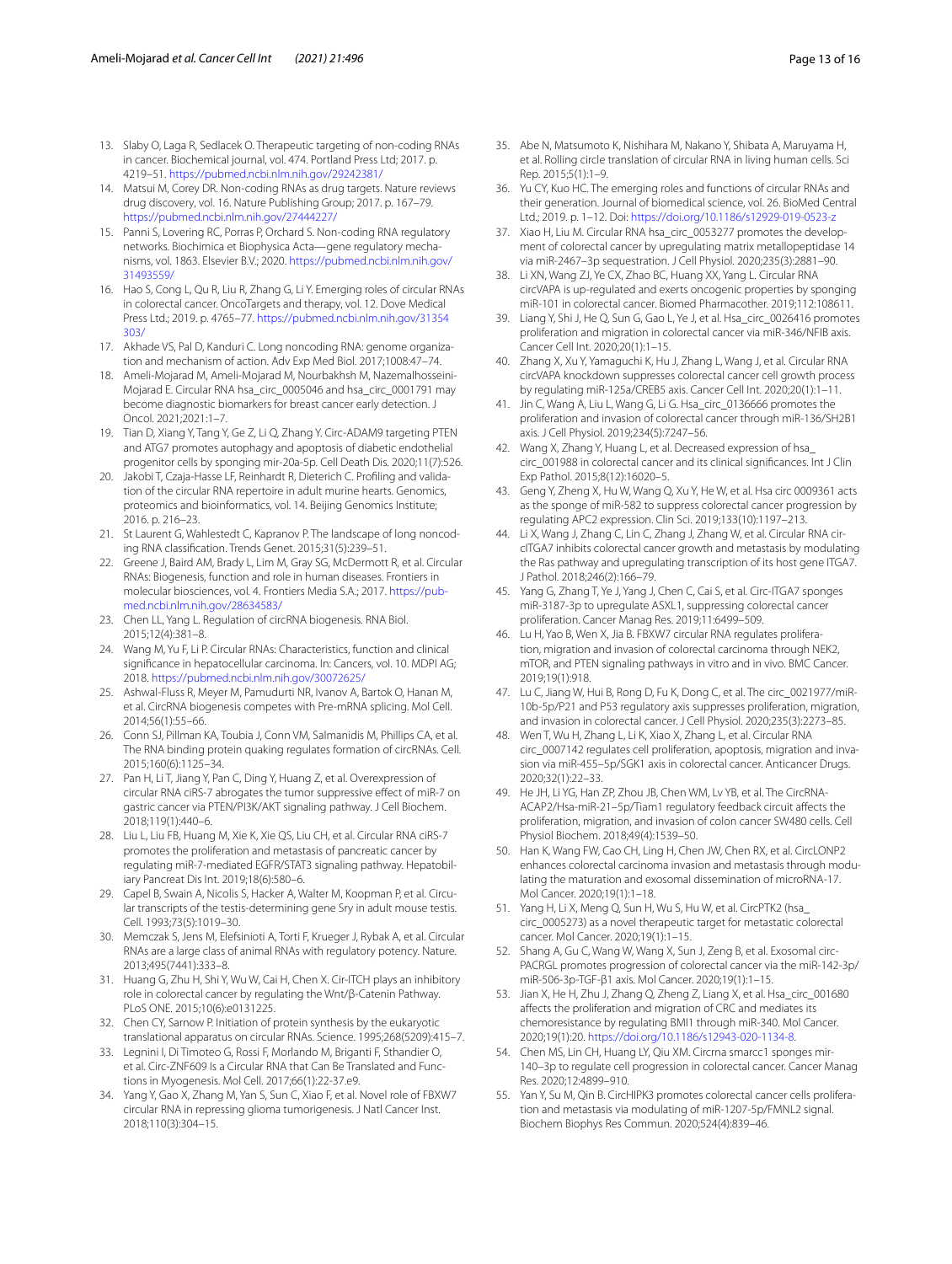- <span id="page-13-2"></span>56. Zeng K, Chen X, Xu M, Liu X, Hu X, Xu T, et al. CircHIPK3 promotes colorectal cancer growth and metastasis by sponging miR-7 article. Cell Death Dis. 2018;9(4):1–15.
- <span id="page-13-3"></span>57. Chen HY, Li XN, Ye CX, Chen ZL, Wang ZJ. Circular RNA circHUWE1 is upregulated and promotes cell proliferation, migration and invasion in colorectal cancer by sponging mir-486. Onco Targets Ther. 2020;13:423–34.
- <span id="page-13-4"></span>58. Wu HB, Huang SS, Lu CG, Tian SD, Chen M. CircAPLP2 regulates the proliferation and metastasis of colorectal cancer by targeting miR-101-3p to activate the Notch signalling pathway. Am J Transl Res. 2020;12(6):2554–69.
- <span id="page-13-5"></span>59. Lu C, Fu L, Qian X, Dou L, Cang S. Knockdown of circular RNA circ-FARSA restricts colorectal cancer cell growth through regulation of miR-330–5p/LASP1 axis. Arch Biochem Biophys. 2020;689:108434.
- <span id="page-13-6"></span>60. Zhang L, Dong X, Yan B, Yu W, Shan L. CircAGFG1 drives metastasis and stemness in colorectal cancer by modulating YY1/CTNNB1. Cell Death Dis. 2020;11(7):1–15.<https://doi.org/10.1038/s41419-020-2707-6>.
- <span id="page-13-7"></span>61. Ma Z, Han C, Xia W, Wang S, Li X, Fang P, et al. circ5615 functions as a ceRNA to promote colorectal cancer progression by upregulating TNKS. Cell Death Dis. 2020;11(5):1–14. [https://doi.org/10.1038/](https://doi.org/10.1038/s41419-020-2514-0) [s41419-020-2514-0](https://doi.org/10.1038/s41419-020-2514-0).
- <span id="page-13-8"></span>62. Chen C, Huang Z, Mo X, Song Y, Li X, Li X, et al. The circular RNA 001971/ miR-29c-3p axis modulates colorectal cancer growth, metastasis, and angiogenesis through VEGFA. J Exp Clin Cancer Res. 2020;39(1):1–15.
- <span id="page-13-9"></span>63. Yang B, Du K, Yang C, Xiang L, Xu Y, Cao C, et al. CircPRMT5 circular RNA promotes proliferation of colorectal cancer through sponging miR-377 to induce E2F3 expression. J Cell Mol Med. 2020;24(6):3431–7.
- <span id="page-13-10"></span>64. Wang X, Tao G, Huang D, Liang S, Zheng D. Circular RNA NOX4 promotes the development of colorectal cancer via the microRNA-485–5p/CKS1B axis. Oncol Rep. 2020;44(5):2009–20.
- <span id="page-13-11"></span>65. Du J, Xu J, Chen J, Liu W, Wang P, Ye K. CircRAE1 promotes colorectal cancer cell migration and invasion by modulating miR-338–3p/TYRO3 axis. Cancer Cell Int. 2020;20(1):1–14.
- <span id="page-13-12"></span>66. Lai M, Liu G, Li R, Bai H, Zhao J, Xiao P, et al. Hsa\_circ\_0079662 induces the resistance mechanism of the chemotherapy drug oxaliplatin through the TNF-α pathway in human colon cancer. J Cell Mol Med. 2020;24(9):5021–7.
- <span id="page-13-13"></span>67. Li Y, Zang H, Zhang X, Huang G. Circ\_0136666 facilitates the progres‑ sion of colorectal cancer via mir-383/creb1 axis. Cancer Manag Res. 2020;12:6795–806.
- <span id="page-13-14"></span>68. Li C, Zhou H. Circular RNA hsa\_circRNA\_102209 promotes the growth and metastasis of colorectal cancer through miR-761-mediated Ras and Rab interactor 1 signaling. Cancer Med. 2020;9(18):6710–25.
- <span id="page-13-15"></span>69. Wang X, Zhang H, Yang H, Bai M, Ning T, Deng T, et al. Exosomedelivered circRNA promotes glycolysis to induce chemoresistance through the miR-122-PKM2 axis in colorectal cancer. Mol Oncol. 2020;14(3):539–55.
- <span id="page-13-16"></span>70. Zhang K, Li S, Gu D, Xu K, Zheng R, Xin J, et al. Genetic variants in circTUBB interacting with smoking can enhance colorectal cancer risk. Arch Toxicol. 2020;94(1):325–33.
- <span id="page-13-17"></span>71. Li Y, Pei F, Cao M. CircRNA\_101951 promotes migration and invasion of colorectal cancer cells by regulating the KIF3A-mediated EMT pathway. Exp Ther Med. 2020;19(5):3355–61.
- <span id="page-13-18"></span>72. Xie Y, Li J, Li P, Li N, Zhang Y, Binang H, et al. RNA-Seq profling of serum exosomal circular RNAs reveals Circ-PNN as a potential biomarker for human colorectal cancer. Front Oncol. 2020;10:982.
- <span id="page-13-19"></span>73. Zhao H, Chen S, Fu Q. Exosomes from CD133+ cells carrying circ-ABCC1 mediate cell stemness and metastasis in colorectal cancer. J Cell Biochem. 2020;121(5–6):3286–97. <https://doi.org/10.1002/jcb.29600>.
- <span id="page-13-20"></span>74. Zeng W, Liu Y, Li WT, Li Y, Zhu JF. CircFNDC3B sequestrates miR-937–5p to derepress TIMP3 and inhibit colorectal cancer progression. Mol Oncol. 2020;14(11):2960–84.
- <span id="page-13-21"></span>75. Wang X, Ren Y, Ma S, Wang S. Circular rna 0060745, a novel circrna, promotes colorectal cancer cell proliferation and metastasis through mir-4736 sponging. Onco Targets Ther. 2020;13:1941–51.
- <span id="page-13-22"></span>76. Chen ZL, Li XN, Ye CX, Chen HY, Wang ZJ. Elevated levels of circrunx1 in colorectal cancer promote cell growth and metastasis via MiR-145-5p/ IGF1 signalling. Onco Targets Ther. 2020;13:4035–48.
- <span id="page-13-23"></span>77. Du J, Zhang L, Ma H, Wang Y, Wang P. Retraction: Lidocaine suppresses cell proliferation and aerobic glycolysis by regulating circHOMER1/ miR-138–5p/HEY1 axis in colorectal cancer [retraction] (Cancer Manag

Res. 2020;12:5009–5022). In: Cancer management and research, vol. 12. Dove Medical Press Ltd; 2020. p. 7341.

- <span id="page-13-24"></span>78. Sun J, Liu J, Zhu Q, Xu F, Kang L, Shi X. Hsa\_circ\_0001806 acts as a ceRNA to facilitate the stemness of colorectal cancer cells by increasing COL1A1. Onco Targets Ther. 2020;13:6315–27.
- <span id="page-13-25"></span>79. Zhao JP, Chen LL. Circular RNA MAT2B induces colorectal cancer proliferation via sponging miR-610, resulting in an increased E2F1 expression. Cancer Manag Res. 2020;12:7107–16.
- <span id="page-13-26"></span>80. Wang L, Wu H, Chu F, Zhang L, Xiao X. Knockdown of circ\_0000512 inhibits cell proliferation and promotes apoptosis in colorectal cancer by regulating miR-296–5p/RUNX1 axis. Onco Targets Ther. 2020;13:7357–68.
- <span id="page-13-27"></span>81. Zheng X, Ma YF, Zhang XR, Li Y, Zhao HH, Han SG. Circ-0056618 promoted cell proliferation, migration and angiogenesis through sponging with miR-206 and upregulating CXCR4 and VEGF-A in colorectal cancer. Eur Rev Med Pharmacol Sci. 2020;24(8):4190–202.
- <span id="page-13-28"></span>82. Deng Z, Li X, Wang H, Geng Y, Cai Y, Tang Y, et al. Dysregulation of CircRNA\_0001946 contributes to the proliferation and metastasis of colorectal cancer cells by targeting MicroRNA-135a-5p. Front Genet. 2020;11:357.
- <span id="page-13-29"></span>83. Du H, He Z, Feng F, Chen D, Zhang L, Bai J, et al. Hsa\_circ\_0038646 promotes cell proliferation and migration in colorectal cancer via miR-331-3p/GRIK3. Oncol Lett. 2020;20(1):266–74.
- <span id="page-13-0"></span>84. Wang Y, Wang H, Zhang J, Chu Z, Liu P, Zhang X, et al. Circ\_0007031 serves as a sponge of MiR-760 to regulate the growth and chemoradiotherapy resistance of colorectal cancer via regulating dcp1a. Cancer Manag Res. 2020;12:8465–79.
- <span id="page-13-30"></span>85. Chen H, Pei L, Xie P, Guo G. Circ-prkdc contributes to 5-fuorouracil resistance of colorectal cancer cells by regulating mir-375/foxm1 axis and wnt/β-catenin pathway. Onco Targets Ther. 2020;13:5939–53.
- <span id="page-13-31"></span>86. Dai J, Zhuang Y, Tang M, Qian Q, Chen JP. CircRNA UBAP2 facilitates the progression of colorectal cancer by regulating miR-199a/VEGFA pathway. Eur Rev Med Pharmacol Sci. 2020;24(15):7963–71.
- <span id="page-13-32"></span>87. Liu Y, Li H, Ye X, Ji A, Fu X, Wu H, et al. Hsa\_circ\_0000231 knockdown inhibits the glycolysis and progression of colorectal cancer cells by regulating miR-502–5p/MYO6 axis. World J Surg Oncol. 2020;18(1):1–13.
- <span id="page-13-33"></span>88. Chen J, Yang X, Liu R, Wen C, Wang H, Huang L, et al. Circular RNA GLIS2 promotes colorectal cancer cell motility via activation of the NF-κB pathway. Cell Death Dis. 2020;11(9):1–13.
- <span id="page-13-34"></span>89. Lin YC, Yu YS, Lin HH, Hsiao KY. Oxaliplatin-induced DHX9 phosphorylation promotes oncogenic circular RNA CCDC66 expression and development of chemoresistance. Cancers (Basel). 2020;12(3):697.
- <span id="page-13-35"></span>90. Feng J, Li Z, Li L, Xie H, Lu Q, He X. Hypoxia-induced circCCDC66 promotes the tumorigenesis of colorectal cancer via the miR-3140/ autophagy pathway. Int J Mol Med. 2020;46(6):1973–82.
- <span id="page-13-36"></span>91. Hsiao KY, Lin YC, Gupta SK, Chang N, Yen L, Sun HS, et al. Noncoding efects of circular RNA CCDC66 promote colon cancer growth and metastasis. Cancer Res. 2017;77(9):2339–50.
- <span id="page-13-37"></span>92. Wang X, Chen Y, Liu W, Liu T, Sun D. Hsa\_circ\_0128846 promotes tumorigenesis of colorectal cancer by sponging hsa-miR-1184 and releasing AJUBA and inactivating Hippo/YAP signalling. J Cell Mol Med. 2020;24(17):9908–24.
- <span id="page-13-38"></span>93. DING DY, WANG D, SHU ZB. Erratum: Hsa\_circ\_0007534 knockdown represses the development of colorectal cancer cells through regulating miR-613/SLC25A22 axis (European Review for Medical and Pharmacological Sciences (2020) 24:6 (3004–3022) DOI: [https://doi.org/](https://doi.org/10.26355/eurrev_202003_20665) [10.26355/eurrev\\_202003\\_20665\)](https://doi.org/10.26355/eurrev_202003_20665). European Review for Medical and Pharmacological Sciences, vol. 25. Verduci Editore s.r.l; 2021. p. 570.
- <span id="page-13-39"></span>94. Hu B, Xian Z, Zou Q, Zhang D, Su D, Yao J, et al. CircFAT1 suppresses colorectal cancer development through regulating miR-520b/ UHRF1 axis or miR-302c-3p/UHRF1 axis. Cancer Biother Radiopharm. 2021;36(1):45–57.<https://doi.org/10.1089/cbr.2019.3291>.
- <span id="page-13-1"></span>95. Xiao YS, Tong HZ, Yuan XH, Xiong CH, Xu XY, Zeng YF. CircFADS2: a potential prognostic biomarker of colorectal cancer. Exp Biol Med. 2020;245(14):1233–41.<https://doi.org/10.1177/1535370220929965>.
- <span id="page-13-40"></span>96. Hao Q, Zhang Z. Hsa\_circRNA\_000166 facilitated cell growth and limited apoptosis through targeting miR-326/LASP1 axis in colorectal cancer. Gastroenterol Res Pract. 2020;2020:8834359. [https://doi.org/10.](https://doi.org/10.1155/2020/8834359) [1155/2020/8834359](https://doi.org/10.1155/2020/8834359).
- <span id="page-13-41"></span>97. Chen LY, Zhi Z, Wang L, Zhao YY, Deng M, Liu YH, et al. NSD2 circular RNA promotes metastasis of colorectal cancer by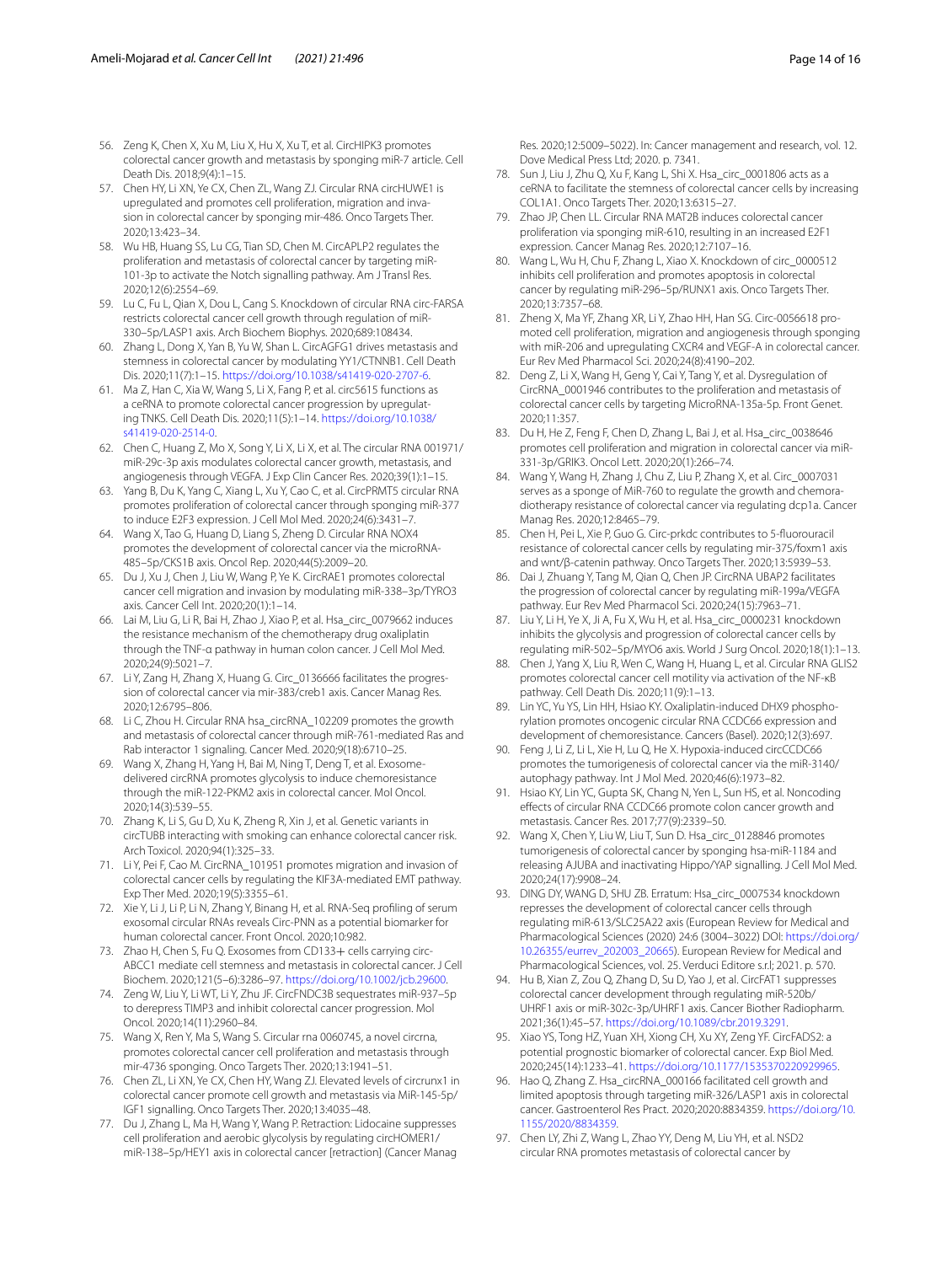targeting miR-199b-5p-mediated DDR1 and JAG1 signalling. J Pathol. 2019;248(1):103–15.

- <span id="page-14-4"></span>98. Zhang ZJ, Zhang YH, Qin XJ, Wang YX, Fu J. Circular RNA circDENND4C facilitates proliferation, migration and glycolysis of colorectal cancer cells through miR-760/GLUT1 axis. Eur Rev Med Pharmacol Sci. 2020;24(5):2387–400.
- <span id="page-14-5"></span>99. Zhi X, Zhang J, Cheng Z, Bian L, Qin J. circLgr4 drives colorectal tumorigenesis and invasion through Lgr4-targeting peptide. Int J Cancer. 2019. [https://doi.org/10.1002/ijc.32549.](https://doi.org/10.1002/ijc.32549)
- <span id="page-14-6"></span>100. Xu XW, Zheng BA, Hu ZM, Qian ZY, Huang CJ, Liu XQ, et al. Circular RNA hsa\_circ\_000984 promotes colon cancer growth and metastasis by sponging miR-106b. Oncotarget. 2017;8(53):91674–83.
- <span id="page-14-7"></span>101. Li W, Xu Y, Wang X, Cao G, Bu W, Wang X, et al. CircCCT3 modulates vascular endothelial growth factor A and Wnt signaling to enhance colorectal cancer metastasis through sponging miR-613. DNA Cell Biol. 2020;39(1):118–25.
- <span id="page-14-8"></span>102. Zhou C, Liu HS, Wang FW, Hu T, Liang ZX, Lan N, et al. circCAMSAP1 promotes tumor growth in colorectal cancer via the miR-328-5p/E2F1 axis. Mol Ther. 2020;28(3):914–28.
- <span id="page-14-9"></span>103. He JH, Han ZP, Luo JG, Jiang JW, Zhou JB, Chen WM, et al. Hsa\_ Circ\_0007843 acts as a mIR-518c-5p sponge to regulate the migration and invasion of colon cancer SW480 cells. Front Genet. 2020;11:1. <https://doi.org/10.3389/fgene.2020.00009/full>.
- <span id="page-14-10"></span>104. Zhang J, Wang H, Wu K, Zhan F, Zeng H. Dysregulated circRNA\_100876 contributes to proliferation and metastasis of colorectal cancer by targeting microRNA-516b (miR-516b). Cancer Biol Ther. 2020;21(8):733–40.
- <span id="page-14-11"></span>105. Xu H, Liu Y, Cheng P, Wang C, Liu Y, Zhou W, et al. CircRNA\_0000392 promotes colorectal cancer progression through the miR-193a-5p/PIK3R3/ AKT axis. J Exp Clin Cancer Res. 2020;39(1):1–17.
- <span id="page-14-12"></span>106. Wu M, Kong C, Cai M, Huang W, Chen Y, Wang B, et al. Hsa\_circRNA\_002144 promotes growth and metastasis of colorectal cancer through regulating miR-615-5p/LARP1/mTOR pathway. Carcinogenesis. 2020;42(4):601–10.
- <span id="page-14-13"></span>107. Chen LY, Wang L, Ren YX, Pang Z, Liu Y, Sun XD, et al. The circular RNA circ-ERBIN promotes growth and metastasis of colorectal cancer by miR-125a-5p and miR-138–5p/4EBP-1 mediated cap-independent HIF-1α translation. Mol Cancer. 2020;19(1):1–17.
- <span id="page-14-14"></span>108. Liu K, Mou Y, Shi X, Liu T, Chen Z, Zuo X. Circular RNA 100146 promotes colorectal cancer progression by the MicroRNA 149/HMGA2 Axis. Mol Cell Biol. 2020;41(2):e00445-20.
- <span id="page-14-15"></span>109. Chen RX, Chen X, Xia LP, Zhang JX, Pan ZZ, Ma XD, et al. N 6-methyladenosine modifcation of circNSUN2 facilitates cytoplasmic export and stabilizes HMGA2 to promote colorectal liver metastasis. Nat Commun. 2019;10(1):1–15.
- <span id="page-14-16"></span>110. Pei FL, Cao MZ, Li YF. Circ 0000218 plays a carcinogenic role in colorectal cancer progression by regulating miR-139–3p/RAB1A axis. J Infect Dis. 2019;220(4):55–65.
- <span id="page-14-17"></span>111. Li Y, Li C, Xu R, Wang Y, Li D, Zhang B. A novel circFMN2 promotes tumor proliferation in CRC by regulating the miR-1182/hTERT signaling pathways. Clin Sci. 2019;133(24):2463–79.
- <span id="page-14-1"></span>112. Abu N, Hon KW, Jeyaraman S, Yahaya A, Abdullah NMA, Mustangin M, et al. Identification of differentially expressed circular RNAs in chemoresistant colorectal cancer. Epigenomics. 2019;11(8):875–84.
- <span id="page-14-18"></span>113. Li Q, Wang Y, Wu S, Zhou Z, Ding X, Shi R, et al. CircACC1 regulates assembly and activation of AMPK complex under metabolic stress. Cell Metab. 2019;30(1):157-173.e7.
- <span id="page-14-19"></span>114. Li R, Wu B, Xia J, Ye L, Yang X. Circular RNA hsa\_circRNA\_102958 promotes tumorigenesis of colorectal cancer via miR-585/CDC25B axis. Cancer Manag Res. 2019;11:6887–93.
- <span id="page-14-20"></span>115. Chen Z, Ren R, Wan D, Wang Y, Xue X, Jiang M, et al. Hsa\_circ\_101555 functions as a competing endogenous RNA of miR-597–5p to promote colorectal cancer progression. Oncogene. 2019;38(32):6017–34.
- <span id="page-14-21"></span>116. Lu X, Yu Y, Liao F, Tan S. Homo sapiens circular RNA 0079993 (hsacirc-0079993) of the POLR2J4 gene acts as an oncogene in colorectal cancer through the microRNA-203a-3p.1 and CREB1 axis. Med Sci Monit. 2019;25:6872–83.
- <span id="page-14-22"></span>117. Zhang Q, Zhang C, Ma JX, Ren H, Sun Y, Xu JZ. Circular rna pip5k1a promotes colon cancer development through inhibiting mir-1273a. World J Gastroenterol. 2019;25(35):5300–9.
- <span id="page-14-23"></span>118. Zhang J, Liu H, Zhao P, Zhou H, Mao T. Has\_circ\_0055625 from circRNA profle increases colon cancer cell growth by sponging miR-106b-5p. J Cell Biochem. 2019;120(3):3027–37.
- <span id="page-14-24"></span>119. Yong W, Zhuoqi X, Baocheng W, Dongsheng Z, Chuan Z, Yueming S. Hsa\_circ\_0071589 promotes carcinogenesis via the miR-600/EZH2 axis in colorectal cancer. Biomed Pharmacother. 2018;102:1188–94.
- <span id="page-14-25"></span>120. Chen L, Zhang S, Wu J, Cui J, Zhong L, Zeng L, et al. CircRNA-100290 plays a role in oral cancer by functioning as a sponge of the MIR-29 family. In: Oncogene, vol. 36. Nature Publishing Group; 2017. p. 4551–61.
- <span id="page-14-26"></span>121. Weng W, Wei Q, Toden S, Yoshida K, Nagasaka T, Fujiwara T, et al. Circular RNA ciRS-7—a promising prognostic biomarker and a potential therapeutic target in colorectal cancer. Clin Cancer Res. 2017;23(14):3918–28.
- <span id="page-14-27"></span>122. Xiong W, Ai YQ, Li YF, Ye Q, Chen ZT, Qin JY, Liu QY, Wang H, Ju YH, Li WH, Li YF. Microarray analysis of circular RNA expression profle associated with 5-fluorouracil-based chemoradiation resistance in colorectal cancer cells. Biomed Res Int. 2017;2017:8421614. [https://doi.org/10.1155/](https://doi.org/10.1155/2017/8421614) [2017/8421614](https://doi.org/10.1155/2017/8421614).
- <span id="page-14-28"></span>123. Han J, Zhao G, Ma X, Dong Q, Zhang H, Wang Y, et al. CircRNA circ-BANP-mediated miR-503/LARP1 signaling contributes to lung cancer progression. Biochem Biophys Res Commun. 2018;503(4):2429–35.
- <span id="page-14-2"></span>124. Wang L, Peng X, Lu X, Wei Q, Chen M, Liu L. Inhibition of hsa\_ circ\_0001313 (circCCDC66) induction enhances the radio-sensitivity of colon cancer cells via tumor suppressor miR-338–3p: Efects of cicr\_0001313 on colon cancer radio-sensitivity. Pathol Res Pract. 2019;215(4):689–96.
- <span id="page-14-29"></span>125. Xie H, Ren X, Xin S, Lan X, Lu G, Lin Y, et al. Emerging roles of circRNA\_001569 targeting miR-145 in the proliferation and invasion of colorectal cancer. Oncotarget. 2016;7(18):26680–91.
- <span id="page-14-30"></span>126. Huang X, Shen X, Peng L, Mai W, Wang Y, Zheng H. CircCSNK1G1 contributes to the development of colorectal cancer by increasing the expression of MYO6 via competitively targeting miR-455–3p. Cancer Manag Res. 2020;12:9563–75.
- <span id="page-14-31"></span>127. Li Z, Yao H, Wang S, Li G, Gu X. CircTADA2A suppresses the progression of colorectal cancer via miR-374a-3p/KLF14 axis. J Exp Clin Cancer Res. 2020;39(1):1–14.
- <span id="page-14-32"></span>128. Wang DK, Chong RF, Song BL, Fan KF, Liu YF. Circular RNA circ-SMAD7 is downregulated in colorectal cancer and suppresses tumor metastasis by regulating epithelial mesenchymal transition. Eur Rev Med Pharmacol Sci. 2020;24(4):1736–42.
- <span id="page-14-33"></span>129. Xu B, Yang N, Liu Y, Kong P, Han M, Li B. Circ\_cse1l inhibits colorectal cancer proliferation by binding to eIF4A3. Med Sci Monit. 2020;26:e923876-1.
- <span id="page-14-34"></span>130. Huang G, Ma J, Zhang L. Integrin subunit alpha 5 (ITGA5) gene circular rna sponges microrna-107 in colorectal carcinoma cells and tissues and regulates the expression of the forkhead box J3 (FOXJ3) gene. Med Sci Monit. 2020;26:e920623-1.
- <span id="page-14-3"></span>131. Ren TJ, Liu C, Hou JF, Shan FX. CircDDX17 reduces 5-fluorouracil resistance and hinders tumorigenesis in colorectal cancer by regulating miR-31–5p/KANK1 axis. Eur Rev Med Pharmacol Sci. 2020;24(4):1743–54.
- <span id="page-14-35"></span>132. Yang Z, Zhang J, Lu D, Sun Y, Zhao X, Wang X, et al. Hsa\_circ\_0137008 suppresses the malignant phenotype in colorectal cancer by acting as a microRNA-338–5p sponge. Cancer Cell Int. 2020;20(1):1–12.
- <span id="page-14-36"></span>133. Zhang Y, Zhang Z, Yi Y, Wang Y, Fu J. CircNOL10 acts as a sponge of miR-135a/b-5p in suppressing colorectal cancer progression via regulating KLF9. Onco Targets Ther. 2020;13:5165–76.
- <span id="page-14-37"></span>134. Li H, Jin X, Liu B, Zhang P, Chen W, Li Q. CircRNA CBL.11 suppresses cell proliferation by sponging miR-6778–5p in colorectal cancer. BMC Cancer. 2019;19(1):1–14.
- <span id="page-14-38"></span>135. Cui W, Dai J, Ma J, Gu H. Circcdyl/microRNA-150–5p participates in modulating growth and migration of colon cancer cells. Gen Physiol Biophys. 2019;38(6):485–95.
- <span id="page-14-39"></span>136. Jin Y, Yu LL, Zhang B, Liu CF, Chen Y. Circular RNA hsa\_circ\_0000523 regulates the proliferation and apoptosis of colorectal cancer cells as miRNA sponge. Braz J Med Biol Res. 2018;51(12).
- <span id="page-14-0"></span>137. Raza U, Zhang JD, Şahin Ö. MicroRNAs: Master regulators of drug resistance, stemness, and metastasis. In: Journal of molecular medicine, vol. 92. Springer Verlag; 2014. p. 321–36.